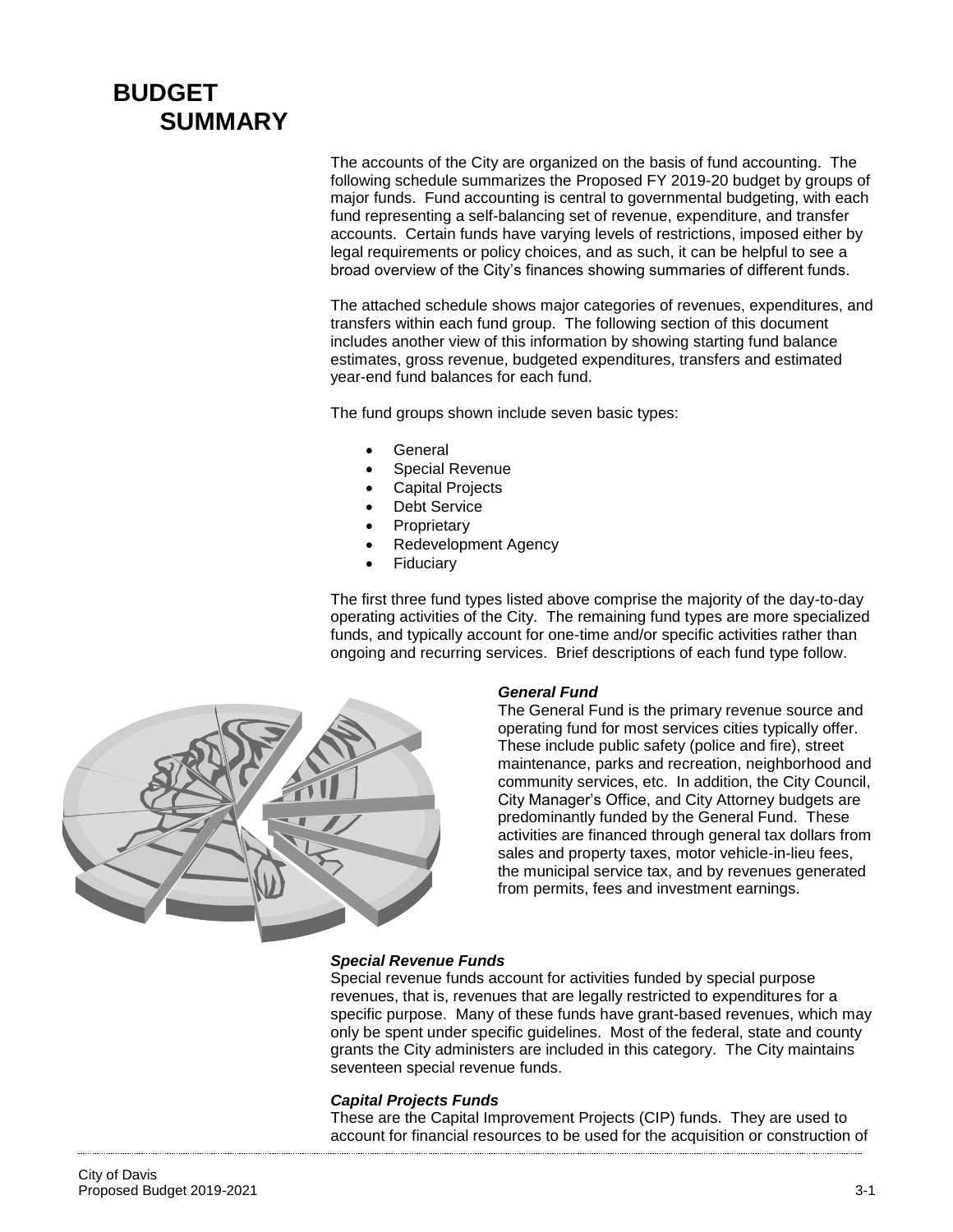major capital facilities (other than those financed by proprietary funds), i.e. the development of a new neighborhood park, or a police station. The city maintains fourteen Capital Projects Funds.

#### *Debt Service Funds*

Funds for debt service track revenues and expenditures related to repayment of principal and interest costs associated with borrowing money for long-term obligations. The reader can find a separate debt service schedule in section 16 of this budget that provides detail on all outstanding debt owed by the City.

#### *Proprietary Funds*

These funds account for city activities, which operate as public enterprises. Revenues come from fees charged to programs, customers or other department users. Enterprise funds, which provide for sewer, water and garbage services, are proprietary funds. So are internal service funds which fund programs that provide services to other city departments, such as, information technology (computers) or building maintenance. Proprietary revenue fees and charges are generally established at a level that will recover the costs to provide that service for the current fiscal year.

The City maintains five Enterprise Funds, which represent separate business activities of the City:

Water: The City provides water services to its citizens and commercial entities.

Sanitation: The City provides sanitation services to its citizens and commercial entities.

Sewer Services: The City's sewers protect public health and preserve water quality through the collection, treatment and disposal of the community's wastewater and wastewater solids.

Storm Sewer: The City provides storm sewer and drainage services to its citizens and commercial entities.

Public Transit: The City provides public transportation services to its citizens.

Internal Service Funds are used to account for the financing of goods or services provided by one department or agency to other departments or agencies of the City, or to other governments, on a cost-reimbursement basis. The City maintains ten Internal Service Funds.

#### *Redevelopment Agency Funds*

This fund category formerly accounted for the activities of the Davis Redevelopment Agency. Funding for redevelopment was derived from incremental property tax revenue and was used for redevelopment and revitalization of designated areas of the City of Davis like the downtown core area and Auto Mall. As of February 1, 2012, all redevelopment agencies in the State of California were dissolved following the California Supreme Court's ruling upholding AB 26 and stating AB 27 was unconstitutional.

#### *Fiduciary Fund Types*

Trust and Agency Funds are used to account for assets held by the City as an agent or trustee for individuals, private organizations, other governments and/or other funds. These include Agency and Expendable Trust Funds. Agency funds are custodial in nature (assets equal liabilities) and do not involve measurement of results of operations. The city maintains four Agency Funds. Expendable trust funds are accounted for in the same manner as governmental funds. The City maintains two Expendable Trust Funds.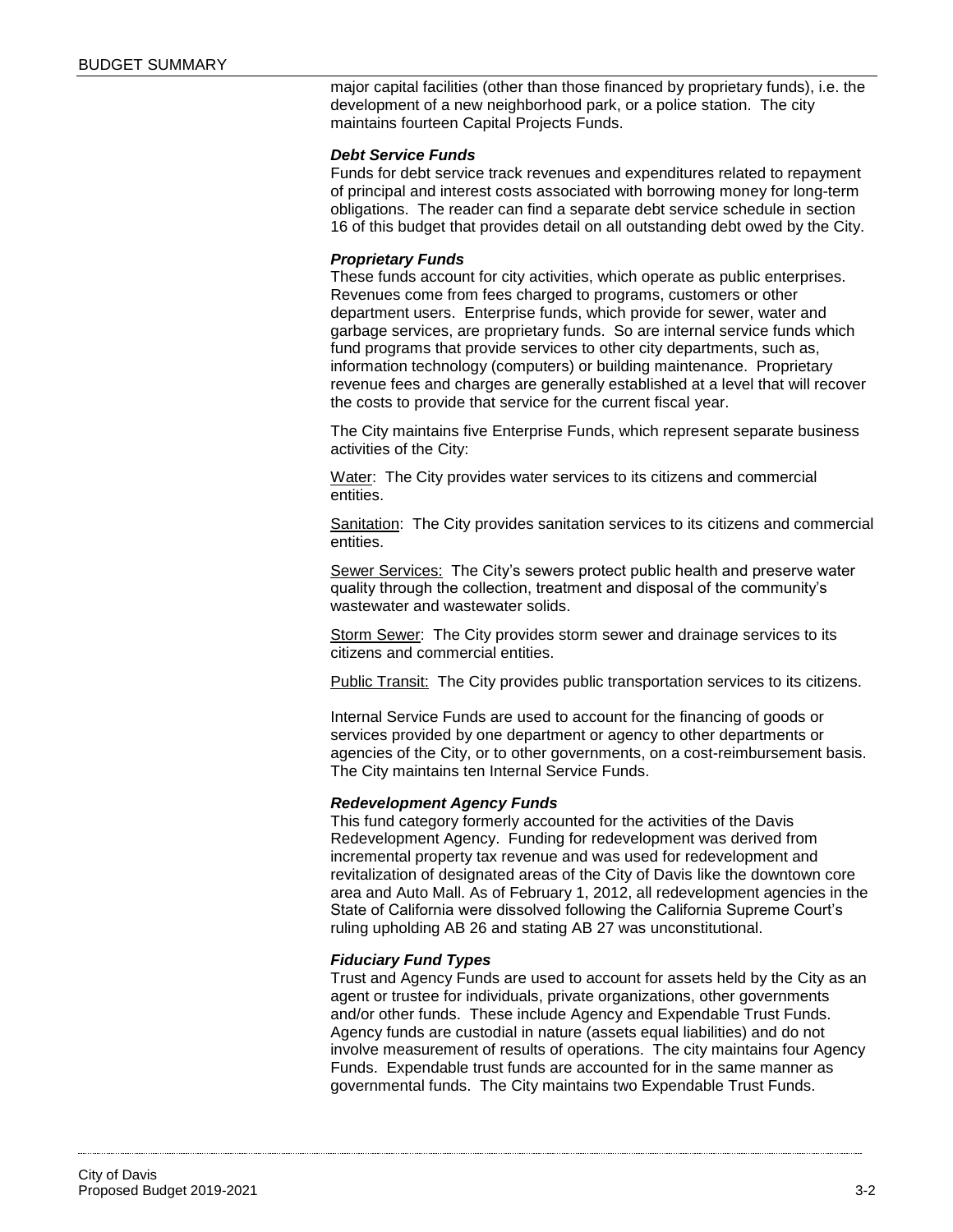| <b>FUND BALANCE SUMMARY</b>          |                        |                                    |                                    |    |                                 |    |                             |   |                                                     |                           |                           |
|--------------------------------------|------------------------|------------------------------------|------------------------------------|----|---------------------------------|----|-----------------------------|---|-----------------------------------------------------|---------------------------|---------------------------|
|                                      | General<br><b>Fund</b> | Special<br>Revenue<br><b>Funds</b> | Capital<br>Project<br><b>Funds</b> |    | Debt<br>Service<br><b>Funds</b> |    | Proprietary<br><b>Funds</b> |   | <b>RDA Retirement</b><br>Obligation<br><b>Funds</b> | Fiduciary<br><b>Funds</b> | <b>All Funds</b><br>Total |
| <b>Fund Balance - 6/30/19</b>        | \$17,285,925           | \$17,225,281                       | \$22,030,475                       | -S | 8,047,805                       | s. | 81,277,790 \$               |   | 789,083                                             | \$<br>$6,323$ \$          | 146,662,682               |
| Total Available Resources 19-20      | 61,346,054             | 25,570,999                         | 3,139,567                          |    | 3,024,611                       |    | 93,611,703                  |   | 9,164,727                                           | 102                       | 195,857,763               |
| Total Use of Resources 19-20         | (68,008,450)           | (28, 563, 888)                     | (21,940,610)                       |    | (3,026,848)                     |    | (105, 849, 540)             |   | (3,667,231)                                         | 0                         | (231, 056, 567)           |
| Fund Balance - 6/30/20 (Est)         | \$10,623,529           | \$14,232,392                       | 3,229,432 \$<br>s                  |    | 8,045,568                       | s  | 69,039,953                  | S | 6,286,579                                           | \$<br>6,425               | \$<br>111,573,264         |
| General Fund Reserve (10%)           | (6,800,845)            |                                    |                                    |    |                                 |    |                             |   |                                                     |                           |                           |
| General Fund Reserve - Projects (5%) | (1,660,878)            |                                    |                                    |    |                                 |    |                             |   |                                                     |                           |                           |
| <b>Fund Balance Net of Reserve</b>   | \$2,161,806            |                                    |                                    |    |                                 |    |                             |   |                                                     |                           |                           |

|                                           | <b>SUMMARY OF ALL FUNDS</b> |              |              |                |              |                       |                |                  |  |  |  |
|-------------------------------------------|-----------------------------|--------------|--------------|----------------|--------------|-----------------------|----------------|------------------|--|--|--|
|                                           |                             | Special      | Capital      | <b>Debt</b>    |              | <b>RDA Retirement</b> |                |                  |  |  |  |
|                                           | General                     | Revenue      | Project      | <b>Service</b> | Proprietary  | Obligation            | Fiduciary      | <b>All Funds</b> |  |  |  |
|                                           | Fund                        | <b>Funds</b> | <b>Funds</b> | <b>Funds</b>   | <b>Funds</b> | <b>Funds</b>          | <b>Funds</b>   | <b>Total</b>     |  |  |  |
| Revenues 19-20                            |                             |              |              |                |              |                       |                |                  |  |  |  |
| <b>Property Tax</b>                       | 22,216,824                  | $\Omega$     | 0            | 0              | 0            | 3,664,527             | $\Omega$       | 25,881,351       |  |  |  |
| Sales & Use Tax                           | 16.226.000                  | $\Omega$     | $\Omega$     | $\Omega$       | $\Omega$     | 0                     | $\Omega$       | 16,226,000       |  |  |  |
| <b>Other Taxes</b>                        | 9,695,703                   | 4,674,096    |              | $\Omega$       | $\Omega$     | 0                     | $\Omega$       | 14,369,799       |  |  |  |
| Intergovernmental                         | 172,650                     | 14,435,603   | 240,000      | $\Omega$       | 7,963,580    | $\Omega$              | $\Omega$       | 22,811,833       |  |  |  |
| <b>Charges for Service</b>                | 6,394,568                   | 5,517,319    | 0            | $\Omega$       | 52,020,817   | $\Omega$              | $\Omega$       | 63,932,704       |  |  |  |
| Fines & Forfeitures                       | 450,000                     | $\Omega$     | $\Omega$     | $\Omega$       | $\Omega$     | 0                     | $\Omega$       | 450,000          |  |  |  |
| Use of Money & Property                   | 1,367,319                   | 733,106      | 424,567      | 91,209         | 1,967,061    | 200                   | 102            | 4,583,564        |  |  |  |
| All Other Revenue                         | 4,822,990                   | 210,875      | 2,475,000    | 2,933,402      | 31,660,245   | 5,500,000             | $\Omega$       | 47,602,512       |  |  |  |
|                                           |                             |              |              |                |              |                       |                |                  |  |  |  |
| <b>Total Revenues</b>                     | 61,346,054                  | 25,570,999   | 3,139,567    | 3,024,611      | 93,611,703   | 9,164,727             | 102            | 195,857,763      |  |  |  |
| Non-Departmental Adjustments/Transfers    | $\Omega$                    | $\Omega$     | $\Omega$     | $\Omega$       | $\Omega$     | $\Omega$              | $\Omega$       | $\Omega$         |  |  |  |
| <b>Total Available Resources</b>          | 61,346,054                  | 25,570,999   | 3,139,567    | 3,024,611      | 93,611,703   | 9,164,727             | 102            | 195,857,763      |  |  |  |
| <b>Expenditures 19-20</b>                 |                             |              |              |                |              |                       |                |                  |  |  |  |
| <b>City Attorney</b>                      | 170.217                     | 0            | 0            | 0              | 150.000      | 0                     | 0              | 320.217          |  |  |  |
| <b>City Council</b>                       | 239.105                     | $\Omega$     | 0            | 0              | $\Omega$     | $\Omega$              | $\Omega$       | 239.105          |  |  |  |
| City Manager's Office                     | 4,129,762                   | 2,443,659    | $\Omega$     | 0              | 231.212      | 0                     | 0              | 6,804,633        |  |  |  |
| <b>Administrative Services</b>            | 3,329,348                   | 337.751      | 80.828       | 73.609         | 20,219,273   | $\Omega$              | $\Omega$       | 24,040,809       |  |  |  |
| Dept of Comm Dev & Sustainability         | 3,171,085                   | 3,634,396    | 224.059      | $\Omega$       | 282.154      | $\Omega$              | $\Omega$       | 7,311,694        |  |  |  |
| Parks & Community Services                | 12,596,196                  | 1,355,529    | 0            | 0              | 975,471      | 0                     | 0              | 14,927,196       |  |  |  |
| Fire                                      | 11,215,787                  | 1,685,219    | $\mathbf 0$  | $\Omega$       | 174,576      | $\Omega$              | $\Omega$       | 13,075,582       |  |  |  |
| Police                                    | 19,755,277                  | 1,832,051    | 0            | 0              | $\Omega$     | $\Omega$              | $\Omega$       | 21,587,328       |  |  |  |
| Public Works - Transportation/Engineering | 2.524.907                   | 349.734      | $\Omega$     | 0              | 6.970,632    | $\Omega$              | $\Omega$       | 9.845.273        |  |  |  |
| Public Works - Operations/Utilities       | 2,905,633                   | 1,119,250    | 1,854        | $\Omega$       | 41,640,382   | $\Omega$              | $\Omega$       | 45,667,119       |  |  |  |
| Capital Improvements                      | 8,898,262                   | 15,492,388   | 13,378,789   | 55.506         | 28,216,945   | $\Omega$              | $\Omega$       | 66.041.890       |  |  |  |
| Debt Service                              | 214,021                     | $\Omega$     | $\Omega$     | 2,897,733      | 12,213,975   | $\Omega$              | $\Omega$       | 15,325,729       |  |  |  |
| <b>RDA Successor Agency</b>               | $\Omega$                    | 0            | 0            | 0              | $\Omega$     | 3,667,231             | 0              | 3,667,231        |  |  |  |
| Contingency/Non-departmental              | (827, 239)                  | 0            | $\Omega$     | $\Omega$       | 3,030,000    | $\Omega$              | $\Omega$       | 2,202,761        |  |  |  |
| <b>Total Expenditures</b>                 | 68,322,361                  | 28,249,977   | 13,685,530   | 3,026,848      | 114,104,620  | 3,667,231             | 0              | 231,056,567      |  |  |  |
| Non-Departmental Adjustments/Transfers    | (313, 911)                  | 313,911      | 8,255,080    | 0              | (8,255,080)  |                       | $\Omega$       | $\Omega$         |  |  |  |
| <b>Total Use of Resources</b>             | 68.008.450                  | 28.563.888   | 21.940.610   | 3.026.848      | 105.849.540  | 3.667.231             | $\blacksquare$ | 231,056,567      |  |  |  |

 $\ddotsc$ . . . . . . . . . .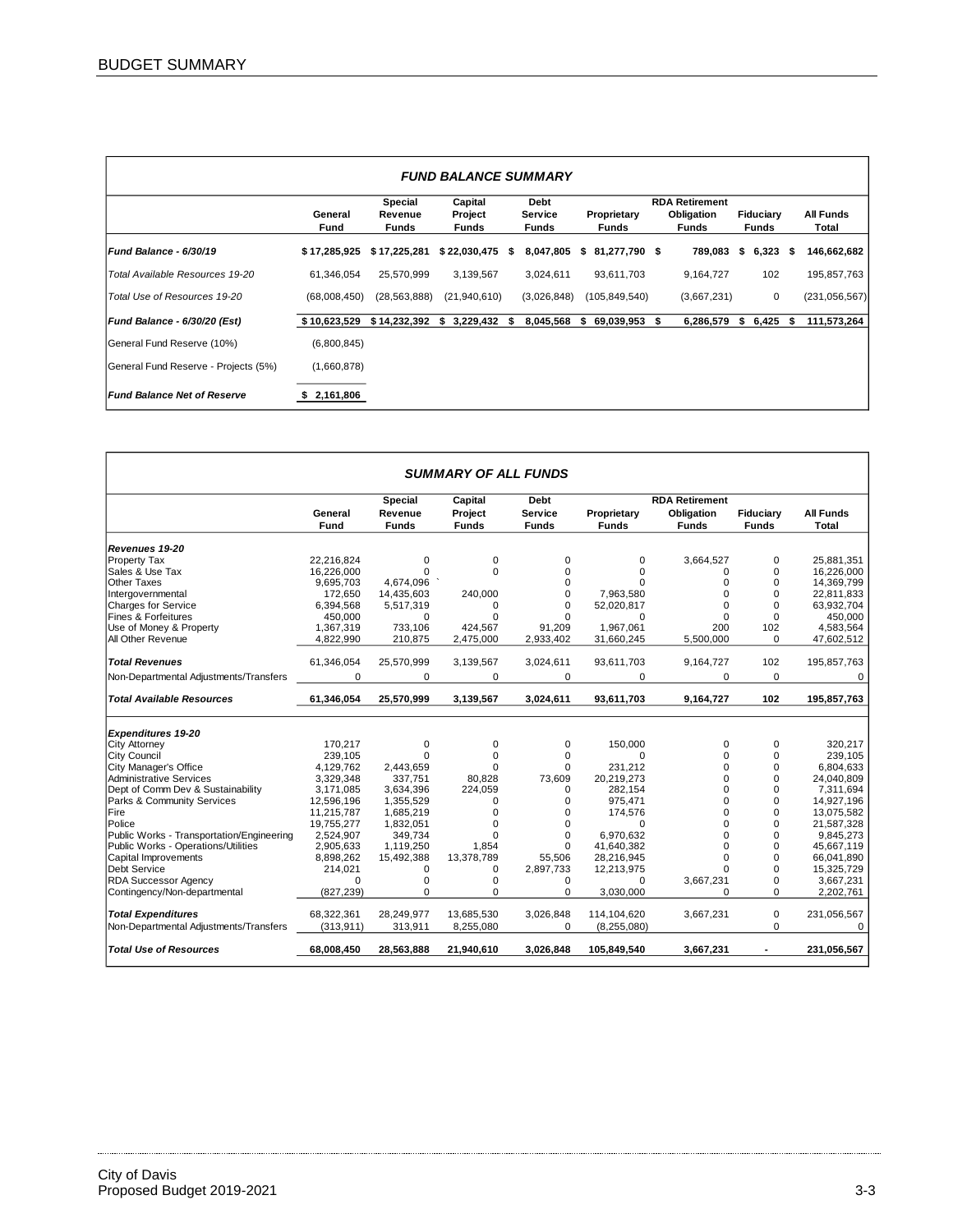# **FY 2019-2020 Proposed SUMMARY OF EXPENDITURES BY DEPARTMENT ALL FUNDS**

|                                           | FY 2017-18<br>Actual | FY 2018-19<br><b>Estimate</b> | FY 2019-20<br>Proposed | FY 2020-21<br>Proposed |
|-------------------------------------------|----------------------|-------------------------------|------------------------|------------------------|
| <b>Expenditures</b>                       |                      |                               |                        |                        |
| City Attorney                             | 682,633              | 297,509                       | 320,217                | 320,217                |
| City Council                              | 188,777              | 248,585                       | 239,105                | 243,118                |
| City Manager's Office                     | 5,954,378            | 6,349,260                     | 6,804,633              | 6,500,530              |
| <b>Administrative Services</b>            | 22,133,658           | 24,825,243                    | 24,040,809             | 24,147,600             |
| Community Development & Sustainability    | 6,973,143            | 7,791,546                     | 7,311,694              | 6,505,494              |
| Parks & Community Services                | 14,407,831           | 15,594,789                    | 14,927,196             | 15,215,114             |
| Fire                                      | 12,129,791           | 12,348,163                    | 13,075,582             | 13,367,531             |
| Police                                    | 21,322,087           | 21,373,916                    | 21,587,328             | 22, 297, 276           |
| Public Works - Transportation/Engineering |                      |                               | 9,845,273              | 9,917,601              |
| Public Works - Operations/Utilites        | 47,505,612           | 58,554,109                    | 45,667,119             | 45,646,320             |
| Capital Improvements                      | 37,516,985           | 39,932,682                    | 66,041,880             | 12,443,552             |
| Debt Service                              | 19,781,672           | 10,541,777                    | 15,325,729             | 15,326,180             |
| <b>RDA Successor Agency</b>               | 6,899,893            | 3,672,246                     | 3,667,231              | 3,670,602              |
| Non Departmental                          | 109,548              | 2,432,109                     | 2,202,761              | 2,202,761              |
|                                           |                      |                               |                        |                        |
| Subtotal Expenditures: \$195,606,008      |                      | \$203,961,934                 | \$231,056,557          | \$177,803,896          |
| Non Departmental Adjustments/Transfers    | $\Omega$             | 0                             | 0                      | $\Omega$               |
| Total Use of Resources: \$195,606,008     |                      | \$203,961,934                 | \$231,056,557          | \$177,803,896          |



 $\ddot{\phantom{a}}$ 

 $\Gamma$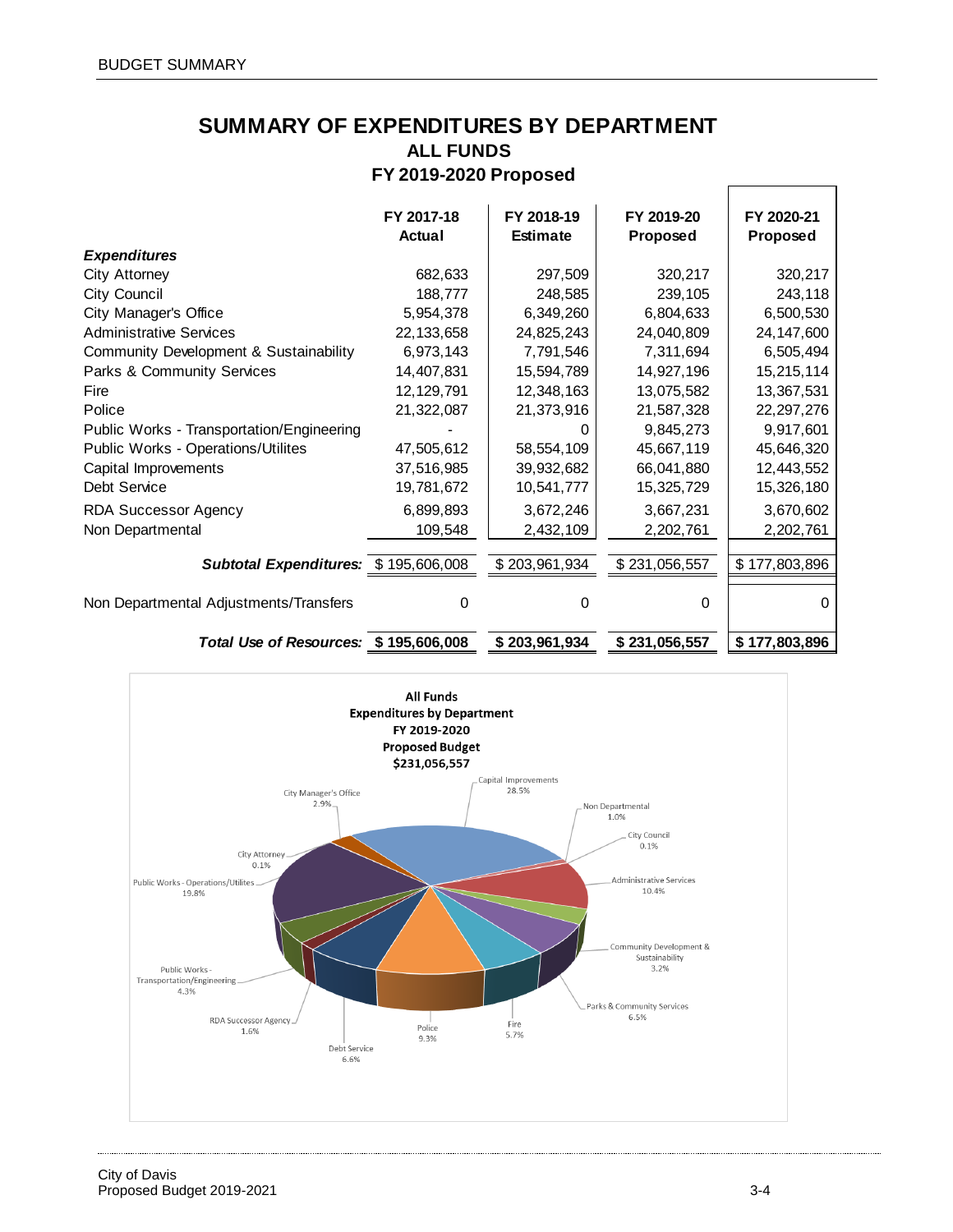# **SUMMARY OF EXPENDITURES BY DEPARTMENT GENERAL FUND FY 2019-2020 Proposed**

|                                             | FY 2017-18<br>Actual | FY 2018-19<br><b>Estimate</b>         | FY 2019-20<br>Proposed | FY 2020-21<br>Proposed |
|---------------------------------------------|----------------------|---------------------------------------|------------------------|------------------------|
| <b>Expenditures</b>                         |                      |                                       |                        |                        |
| City Attorney                               | 589,212              | 147,509                               | 170,217                | 170,217                |
| <b>City Council</b>                         | 188,777              | 248.585                               | 239,105                | 243,118                |
| City Manager's Office                       | 2,912,159            | 3,841,199                             | 4,129,762              | 4,034,529              |
| <b>Administrative Services</b>              | 3,024,267            | 3,777,885                             | 3,329,348              | 3,398,287              |
| Community Development & Sustainabiltiy      | 3,524,539            | 3,278,740                             | 3,171,085              | 3,190,482              |
| Parks & Community Services                  | 11,017,612           | 12, 171, 594                          | 12,596,196             | 12,852,549             |
| Fire                                        | 9,939,428            | 10,620,996                            | 11,215,787             | 11,421,333             |
| Police                                      | 18,634,622           | 19,445,573                            | 19,755,277             | 20,380,432             |
| Public Works - Transportation / Engineering |                      |                                       | 2,524,907              | 2,588,230              |
| Public Works - Operations / Utilities       | 3,884,917            | 5,230,951                             | 2,905,633              | 2,614,397              |
| Capital Improvements                        | 4,619,218            | 8,085,960                             | 8,898,262              | 3,165,406              |
| Debt Service                                | 453,489              | 264,988                               | 214,021                | 214,021                |
| <b>RDA Successor Agency</b>                 |                      |                                       | O                      |                        |
| Non Departmental                            | (464, 464)           | (953, 883)                            | (827, 239)             | (827, 239)             |
| Subtotal Expenditures: \$ 58,323,776        |                      | $\sqrt[6]{\frac{1}{2}}$<br>66,160,097 | \$<br>68,322,361       | \$<br>63,445,762       |
| Non Departmental Adjustments/Transfers      | 0                    | 0                                     | 0                      | 0                      |
| Total Use of Resources: \$                  | 58,323,776           | 66,160,097<br>S                       | 68,322,361<br>\$       | \$<br>63,445,762       |

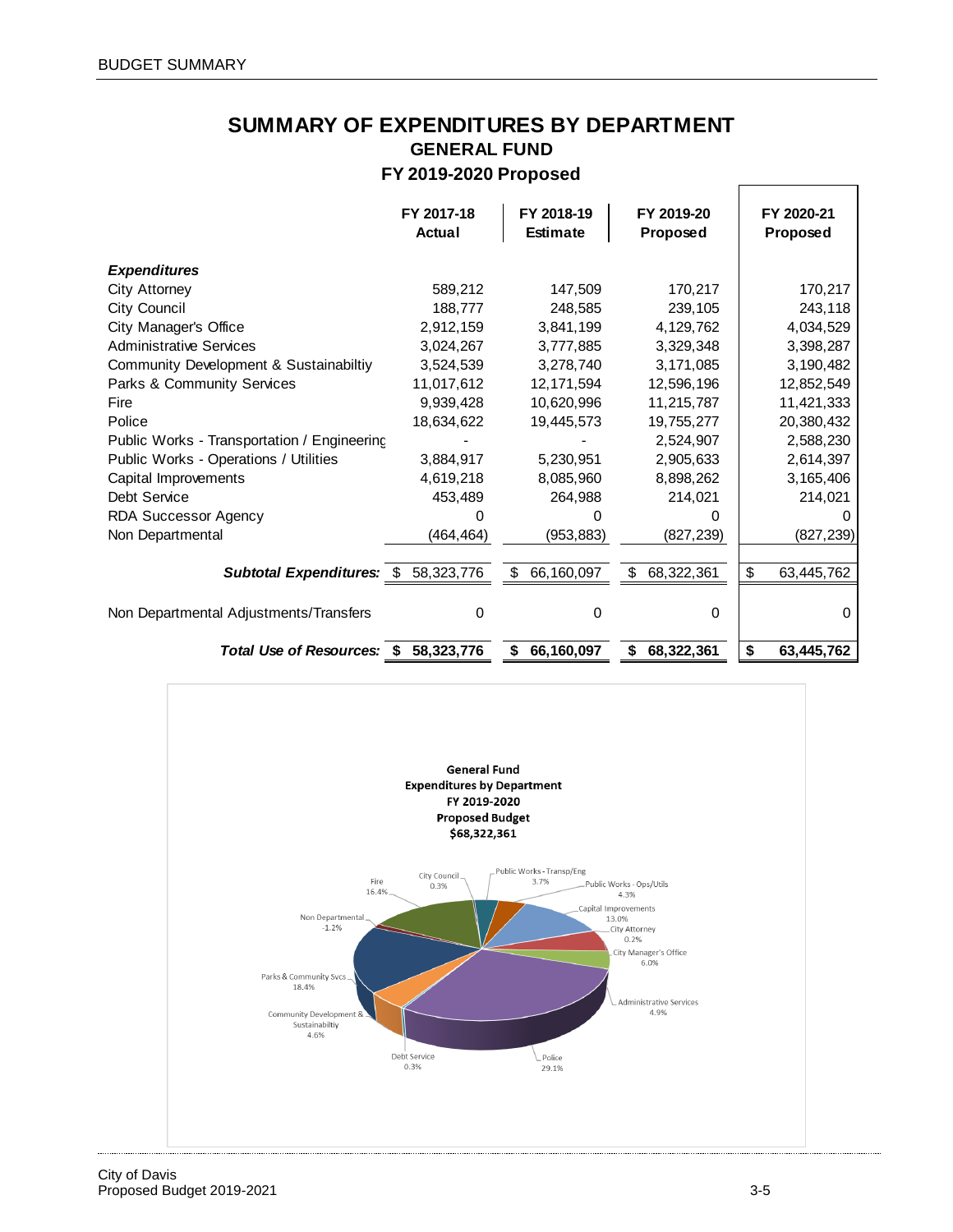| <b>FUND</b> |                                                      | <b>AVAILABLE</b><br><b>UNRESERVED</b> |                      | --- FY 2018/19 ESTIMATE - 5/8/19 | <b>ADJUSTMENTS</b>             | <b>ESTIMATED</b><br><b>UNRESERVED</b> |  |
|-------------|------------------------------------------------------|---------------------------------------|----------------------|----------------------------------|--------------------------------|---------------------------------------|--|
| <b>NO</b>   | <b>TITLE</b>                                         | <b>FUND BALANCE</b><br>July 1, 2018   | <b>REVENUE</b>       | <b>EXPENDITURE</b>               | <b>AND</b><br><b>TRANSFERS</b> | <b>FUND BALANCE</b><br>June 30, 2019  |  |
| 001         | GENERAL FUND-UNRESERVED                              | 22,391,283                            | 60,698,747           | 61,513,064                       | 355,992                        | 21,932,958                            |  |
| 012         | <b>GENERAL FUND - CIP</b>                            | $\mathbf 0$                           | $\mathbf 0$          | 4,647,033                        | $\bf 0$                        | (4, 647, 033)                         |  |
|             | SUBTOTAL GENERAL FUND                                | 22,391,283                            | 60,698,747           | 66,160,097                       | 355,992                        | 17,285,925                            |  |
|             | TOTAL GENERAL FUND BALANCE                           | 22,391,283                            | 60,698,747           | 66,160,097                       | 355,992                        | 17,285,925                            |  |
|             | GENERAL FUND RESERVE (10%)                           | $\pmb{0}$                             | $\mathbf 0$          | $\mathbf 0$                      |                                | $\mathbf 0$                           |  |
|             | GENERAL FUND RESERVE - PROJECTS (5%)                 | $\mathbf 0$                           | 0                    | $\mathbf 0$                      |                                | $\mathsf 0$                           |  |
|             | GENERAL FUND BALANCE NET OF RESERVES                 | 22,391,283                            | 60,698,747           | 66,160,097                       | 355,992                        | 17,285,925                            |  |
|             | <b>SPECIAL REVENUE FUNDS</b>                         |                                       |                      |                                  |                                |                                       |  |
| 007         | UNALLOC INVESTMENT ERNGS                             | $\pmb{0}$                             | 117,464              | 117,464                          |                                | $\mathbf 0$                           |  |
| 109         | <b>GAS TAX 2105</b>                                  | 389,046                               | 713,683              | 1,869,597                        |                                | (766, 868)                            |  |
| 110         | <b>GAS TAX 2106</b>                                  | 178,823                               | 246,072              | $\mathbf 0$                      |                                | 424,895                               |  |
| 111         | <b>GAS TAX 2107</b>                                  | 190,785                               | 509,831              | 108,869                          |                                | 591,747                               |  |
| 112         | GAS TAX 2107.5                                       | 4,209                                 | 7,703                | 0                                |                                | 11,912                                |  |
| 113         | <b>SB-1 GAS TAX FUND</b>                             | 1,312                                 | 1,092,864            | 541,438                          |                                | 552,738                               |  |
| 115         | TDA NON-TRANSIT USE                                  | 23,469                                | 498,465              | 56,774                           |                                | 465,160                               |  |
| 135         | <b>OPEN SPACE FUND</b>                               | 5,386,972                             | 783,632              | 292,743                          |                                | 5,877,861                             |  |
| 140         | PARKS MAINTENANCE TAX                                | (9, 171)                              | 1,412,652            | 1,412,652                        |                                | (9, 171)                              |  |
| 150         | <b>CABLE TV</b>                                      | 739,145                               | 568,720              | 741,878                          |                                | 565,987                               |  |
| 151         | <b>CABLE TV CAPITAL</b>                              | 583,781                               | 71,504               | 147,615                          |                                | 507,670                               |  |
| 155<br>160  | PUBLIC SAFETY<br><b>HOUSING IN-LIEU</b>              | 2,924<br>1,357,069                    | 3,448,344<br>414,368 | 3,487,387<br>446,839             |                                | (36, 119)<br>1,324,598                |  |
| 161         | FEDERAL HOUSING GRANTS                               | 219,852                               | 775,830              | 393,854                          |                                | 601,828                               |  |
| 162         | <b>STATE HOUSING GRANTS</b>                          | 494,300                               | 10,323               | 0                                |                                | 504,623                               |  |
| 165         | <b>MUNICIPAL ARTS</b>                                | 116,765                               | 702,405              | 20,029                           |                                | 799,141                               |  |
| 170         | <b>CHILD CARE</b>                                    | 355,992                               | 0                    | 355,992                          | (355, 992)                     | $\mathbf 0$                           |  |
| 190         | AGRICULTURE LAND ACQUISITION                         | 366,671                               | 7,329                | 64,039                           |                                | 309,961                               |  |
| 195         | <b>BUILDING FEES/PERMITS</b>                         | 843,454                               | 2,747,672            | 2,668,105                        |                                | 923,021                               |  |
| 200         | <b>CONSTRUCTION TAX</b>                              | 2,539,602                             | 1,938,511            | 2,297,317                        |                                | 2,180,796                             |  |
| 205         | SUBDIVISION IN-LIEU PARK FEES (QUIMBY)               | 813,486                               | 184,802              | 352,833                          |                                | 645,455                               |  |
| 208         | IN-LIEU OF PARKING PAYMENTS                          | 469,636                               | 9,808                | $\mathbf 0$                      |                                | 479,444                               |  |
| 209<br>210  | PARKING REVENUE FUND<br>FEDERAL/STATE HIGHWAY GRANTS | 144,787<br>(1,645,965)                | 101,598<br>7,021,517 | 172,914<br>5,375,517             |                                | 73,471<br>35                          |  |
| 215         | <b>HUD/CDBG</b>                                      | 297,909                               | 1,187,308            | 682,019                          |                                | 803.198                               |  |
| 216         | OPERATIONAL GRANTS FUND                              | 345,353                               | 736,031              | 687,486                          |                                | 393,898                               |  |
|             | <b>TOTAL SPECIAL REVENUE FUNDS</b>                   | 14,210,206                            | 25,308,436           | 22,293,361                       | (355, 992)                     | 17,225,281                            |  |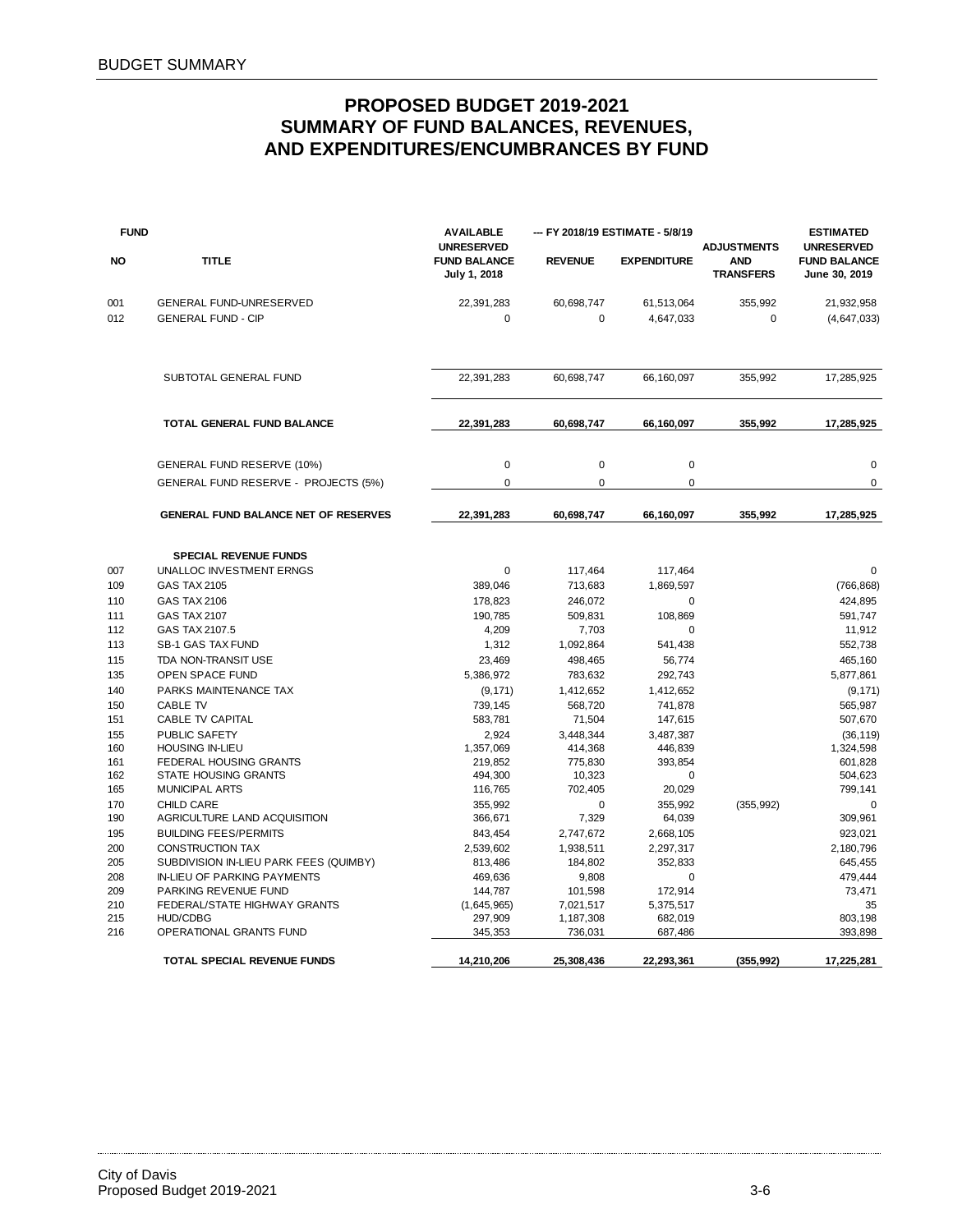| <b>FUND</b> |                                             | <b>ESTIMATED</b><br><b>UNRESERVED</b> |                     | FY 2019/20 PROPOSED BUDGET | <b>ADJUSTMENTS</b>             | <b>ESTIMATED</b><br><b>UNRESERVED</b> |
|-------------|---------------------------------------------|---------------------------------------|---------------------|----------------------------|--------------------------------|---------------------------------------|
| <b>NO</b>   | <b>TITLE</b>                                | <b>FUND BALANCE</b><br>June 30, 2019  | <b>REVENUES</b>     | <b>EXPENDITURES</b>        | <b>AND</b><br><b>TRANSFERS</b> | <b>FUND BALANCE</b><br>June 30, 2020  |
| 001         | GENERAL FUND-UNRESERVED                     | 21,932,958                            | 60,569,054          | 59,269,613                 |                                | 23,232,399                            |
| 012         | <b>GENERAL FUND - CIP</b>                   | (4,647,033)                           | 777,000             | 8,738,837                  |                                | (12,608,870)                          |
|             | SUBTOTAL GENERAL FUND                       | 17,285,925                            | 61,346,054          | 68,008,450                 | $\Omega$                       | 10,623,529                            |
|             | TOTAL GENERAL FUND BALANCE                  | 17,285,925                            | 61,346,054          | 68,008,450                 | 0                              | 10,623,529                            |
|             |                                             |                                       |                     |                            |                                | 15.62%                                |
|             | GENERAL FUND RESERVE (10%)                  | 0                                     | $\mathbf 0$         | $\pmb{0}$                  |                                | 6,800,845                             |
|             | GENERAL FUND RESERVE - PROJECTS (5%)        | 0                                     | 0                   | 0                          |                                | 3,400,423                             |
|             | <b>GENERAL FUND BALANCE NET OF RESERVES</b> | 17,285,925                            | 61,346,054          | 68,008,450                 | 0                              | 422,262                               |
|             | <b>SPECIAL REVENUE FUNDS</b>                |                                       |                     |                            |                                |                                       |
| 007         | UNALLOC INVESTMENT ERNGS                    | 0                                     | 109,061             | 109,061                    |                                | $\sigma$                              |
| 109         | <b>GAS TAX 2105</b>                         | (766, 868)                            | 1,052,168           | 1,142,150                  |                                | (856, 850)                            |
| 110         | <b>GAS TAX 2106</b>                         | 424,895                               | 243,780             | 279,599                    |                                | 389,076                               |
| 111         | <b>GAS TAX 2107</b>                         | 591,747                               | 505,765             | 631,298                    |                                | 466,214                               |
| 112         | GAS TAX 2107.5                              | 11,912                                | 7,662               | 6,676                      |                                | 12,898                                |
| 113         | <b>SB-1 GAS TAX FUND</b>                    | 552,738                               | 1,139,903           | 1,176,992                  |                                | 515,649                               |
| 115         | TDA NON-TRANSIT USE                         | 465,160                               | 498,436             | 2,411                      |                                | 961,185                               |
| 135         | OPEN SPACE FUND                             | 5,877,861                             | 763,003             | 405,445                    |                                | 6,235,419                             |
| 140         | PARKS MAINTENANCE TAX                       | (9, 171)                              | 1,414,700           | 1,405,529                  |                                | $\mathbf 0$                           |
| 150         | <b>CABLE TV</b><br>CABLE TV CAPITAL         | 565,987                               | 560,176             | 1,013,480                  |                                | 112,683                               |
| 151<br>155  | PUBLIC SAFETY                               | 507,670                               | 69,203<br>3,558,975 | 120,493<br>3,522,856       |                                | 456,380<br>$\Omega$                   |
| 160         | <b>HOUSING IN-LIEU</b>                      | (36, 119)<br>1,324,598                | 632,960             | 242,056                    |                                | 1,715,502                             |
| 161         | FEDERAL HOUSING GRANTS                      | 601,828                               | 366,282             | 818,462                    |                                | 149,648                               |
| 162         | <b>STATE HOUSING GRANTS</b>                 | 504,623                               | 8,258               | 0                          |                                | 512,881                               |
| 165         | <b>MUNICIPAL ARTS</b>                       | 799,141                               | 11,924              | 20,029                     |                                | 791,036                               |
| 170         | <b>CHILD CARE</b>                           | 0                                     | 0                   | 0                          |                                | $\Omega$                              |
| 190         | AGRICULTURE LAND ACQUISITION                | 309,961                               | 5,863               | 13,000                     |                                | 302,824                               |
| 195         | <b>BUILDING FEES/PERMITS</b>                | 923,021                               | 2,384,861           | 2,827,358                  |                                | 480,524                               |
| 200         | <b>CONSTRUCTION TAX</b>                     | 2,180,796                             | 1,525,181           | 3,519,666                  |                                | 186.311                               |
| 205         | SUBDIVISION IN-LIEU PARK FEES (QUIMBY)      | 645,455                               | 137,712             | 629,406                    |                                | 153,761                               |
| 208         | <b>IN-LIEU OF PARKING PAYMENTS</b>          | 479,444                               | 7,846               | 0                          |                                | 487,290                               |
| 209         | PARKING REVENUE FUND                        | 73,471                                | 101,035             | 209,004                    |                                | (34, 498)                             |
| 210         | FEDERAL/STATE HIGHWAY GRANTS                | 35                                    | 9,472,989           | 9,472,989                  |                                | 35                                    |
| 215         | <b>HUD/CDBG</b>                             | 803,198                               | 602,566             | 602,204                    |                                | 803,560                               |
| 216         | OPERATIONAL GRANTS FUND                     | 393,898                               | 390,690             | 393,724                    |                                | 390,864                               |
|             | TOTAL SPECIAL REVENUE FUNDS                 | 17,225,281                            | 25,570,999          | 28,563,888                 | $\mathbf 0$                    | 14,232,392                            |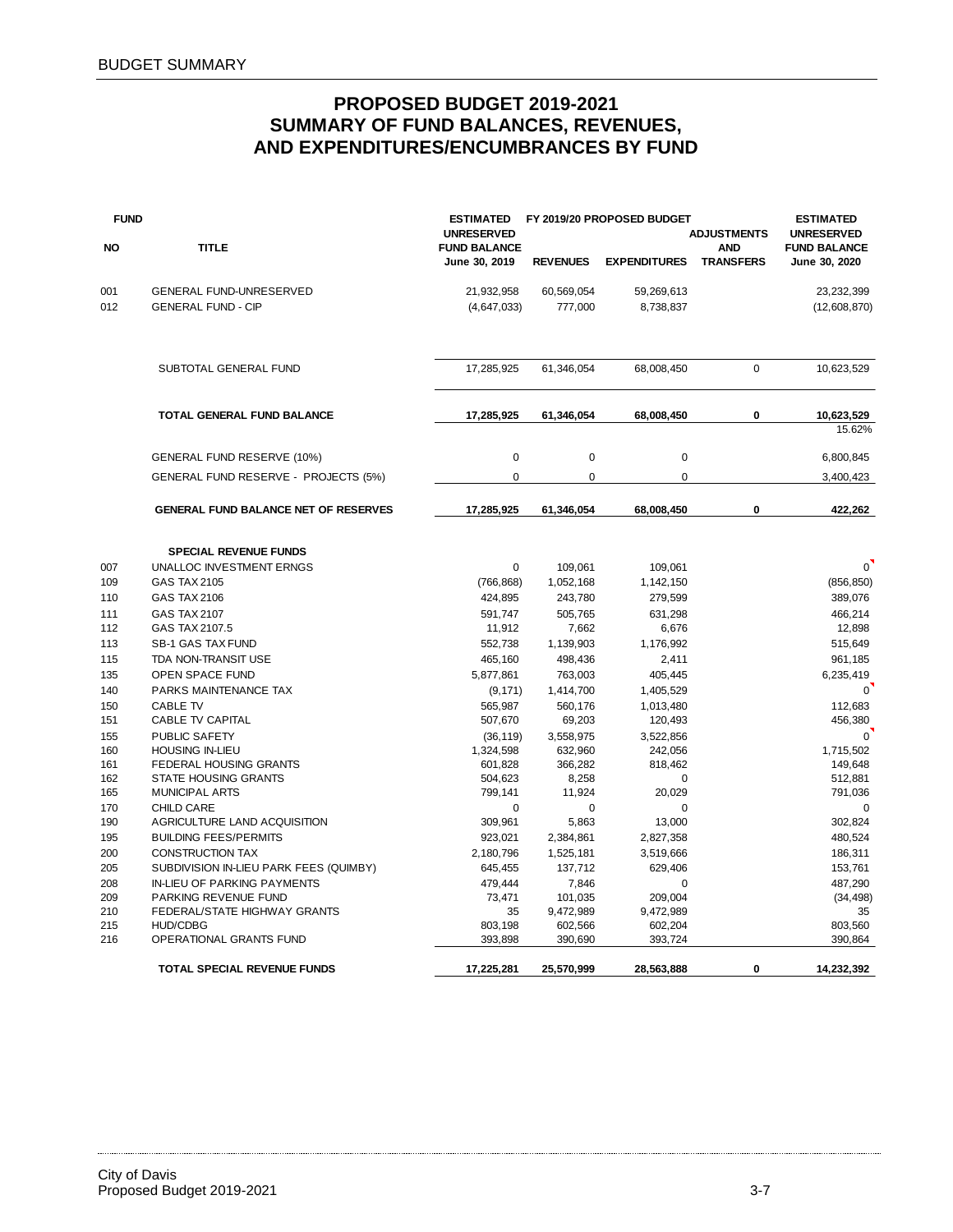### BUDGET SUMMARY

| <b>FUND</b> |                                             | <b>ESTIMATED</b>     |                    | FY 2020/21 PROPOSED BUDGET    |                    | <b>ESTIMATED</b>    |
|-------------|---------------------------------------------|----------------------|--------------------|-------------------------------|--------------------|---------------------|
|             |                                             | <b>UNRESERVED</b>    |                    |                               | <b>ADJUSTMENTS</b> | <b>UNRESERVED</b>   |
| <b>NO</b>   | <b>TITLE</b>                                | <b>FUND BALANCE</b>  |                    |                               | <b>AND</b>         | <b>FUND BALANCE</b> |
|             |                                             | June 30, 2020        | <b>REVENUES</b>    | <b>EXPENDITURES TRANSFERS</b> |                    | June 30, 2021       |
| 001         | <b>GENERAL FUND-UNRESERVED</b>              | 23,232,399           | 62,101,913         | 60,445,762                    |                    | 24,888,550          |
| 012         | <b>GENERAL FUND - CIP</b>                   | (12,608,870)         | 0                  | 3,000,000                     |                    | (15,608,870)        |
|             | SUBTOTAL GENERAL FUND                       | 10,623,529           | 62,101,913         | 63,445,762                    | 0                  | 9,279,680           |
|             |                                             |                      |                    |                               |                    |                     |
|             | TOTAL GENERAL FUND BALANCE                  | 10,623,529           | 62,101,913         | 63,445,762                    | 0                  | 9,279,680           |
|             |                                             | 15.62%               |                    |                               |                    | 14.63%              |
|             | GENERAL FUND RESERVE (10%)                  | 6,800,845            | $\mathbf 0$        | $\mathbf 0$                   |                    | 6,344,576           |
|             | GENERAL FUND RESERVE - PROJECTS (5%)        | 3,400,423            | 0                  | 0                             |                    | 2,935,104           |
|             | <b>GENERAL FUND BALANCE NET OF RESERVES</b> | 422,262              | 62,101,913         | 63,445,762                    | 0                  | 0                   |
|             | <b>SPECIAL REVENUE FUNDS</b>                |                      |                    |                               |                    |                     |
| 007         | UNALLOC INVESTMENT ERNGS                    | 0                    | 109,061            | 109,061                       |                    | $\mathbf 0$         |
| 109         | GAS TAX 2105                                | (856, 850)           | 1,339,012          | 482,162                       |                    | $\mathbf 0$         |
| 110         | GAS TAX 2106                                | 389,076              | 243,780            | 536,711                       |                    | 96,145              |
| 111         | <b>GAS TAX 2107</b>                         | 466,214              | 218,921            | 635,833                       |                    | 49,302              |
| 112         | GAS TAX 2107.5                              | 12,898               | 7,662              | 6,886                         |                    | 13,674              |
| 113         | SB-1 GAS TAX FUND                           | 515,649              | 1,139,903          | 508,946                       |                    | 1,146,606           |
| 115         | TDA NON-TRANSIT USE                         | 961,185              | 498,436            | 2,497                         |                    | 1,457,124           |
| 135         | OPEN SPACE FUND                             | 6,235,419            | 763,003            | 193,249                       |                    | 6,805,173           |
| 140         | PARKS MAINTENANCE TAX                       | 0                    | 1,414,700          | 1,414,700                     |                    | $\mathbf 0$         |
| 150         | <b>CABLE TV</b>                             | 112,683              | 560,176            | 672,317                       |                    | 542                 |
| 151         | CABLE TV CAPITAL                            | 456,380              | 69,203             | 145,684                       |                    | 379,899             |
| 155         | PUBLIC SAFETY                               | $\mathbf{0}$         | 3,693,405          | 3,693,405                     |                    | $\mathbf{0}$        |
| 160<br>161  | HOUSING IN-LIEU<br>FEDERAL HOUSING GRANTS   | 1,715,502<br>149,648 | 632,960<br>668,977 | 244,538<br>818,625            |                    | 2,103,924           |
| 162         | <b>STATE HOUSING GRANTS</b>                 | 512,881              | 8,258              | 0                             |                    | (0)<br>521,139      |
| 165         | <b>MUNICIPAL ARTS</b>                       | 791,036              | 11,924             | 20,029                        |                    | 782,931             |
| 170         | <b>CHILD CARE</b>                           | 0                    | 0                  | 0                             |                    | 0                   |
| 190         | AGRICULTURE LAND ACQUISITION                | 302,824              | 5,863              | 13,000                        |                    | 295,687             |
| 195         | <b>BUILDING FEES/PERMITS</b>                | 480,524              | 2,384,861          | 2,698,688                     |                    | 166,697             |
| 200         | <b>CONSTRUCTION TAX</b>                     | 186,311              | 1,525,181          | 409,005                       |                    | 1,302,487           |
| 205         | SUBDIVISION IN-LIEU PARK FEES (QUIMBY)      | 153,761              | 137,712            | 2,576                         |                    | 288,897             |
| 208         | IN-LIEU OF PARKING PAYMENTS                 | 487,290              | 7,846              | 0                             |                    | 495,136             |
| 209         | PARKING REVENUE FUND                        | (34, 498)            | 101,035            | 66,537                        |                    | (0)                 |
| 210         | FEDERAL/STATE HIGHWAY GRANTS                | 35                   | 0                  | 0                             |                    | 35                  |
| 215<br>216  | <b>HUD/CDBG</b><br>OPERATIONAL GRANTS FUND  | 803,560<br>390,864   | 602,566            | 444,613                       |                    | 961,513             |
|             |                                             |                      | 50,690             | 54,084                        |                    | 387,470             |
|             | TOTAL SPECIAL REVENUE FUNDS                 | 14,232,392           | 16,195,135         | 13,173,146                    | 0                  | 17,254,381          |

. . . . . . . . . .

 $\ddotsc$ . . . . . . . . . . .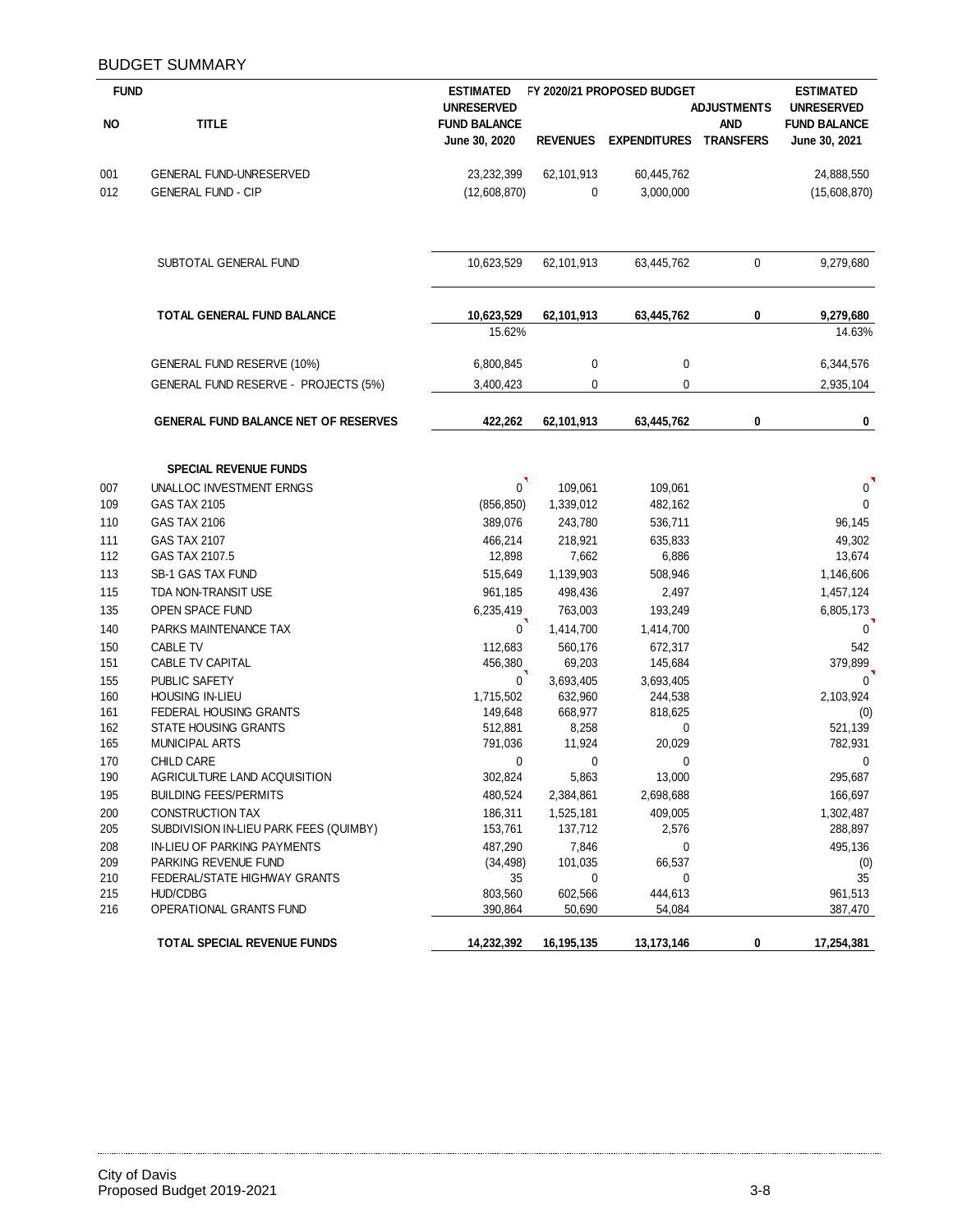| <b>FUND</b> |                                                               | <b>AVAILABLE</b><br><b>UNRESERVED</b> |                | -- FY 2018/19 ESTIMATE - 5/8/19 | <b>ADJUSTMENTS</b>             | <b>ESTIMATED</b><br><b>UNRESERVED</b> |
|-------------|---------------------------------------------------------------|---------------------------------------|----------------|---------------------------------|--------------------------------|---------------------------------------|
| <b>NO</b>   | <b>TITLE</b>                                                  | <b>FUND BALANCE</b><br>July 1, 2018   | <b>REVENUE</b> | <b>EXPENDITURE</b>              | <b>AND</b><br><b>TRANSFERS</b> | <b>FUND BALANCE</b><br>June 30, 2019  |
|             | <b>DEBT SERVICE/SPECIAL ASSMT FUNDS</b>                       |                                       |                |                                 |                                |                                       |
| 337         | PUBLIC FACIL FINANCING AUTHORITY                              | 5,147,038                             | 1,053,842      | 981,909                         |                                | 5,218,971                             |
| 338         | MACE RANCH MELLO ROOS BOND                                    | 1,525,654                             | 1,402,011      | 1,396,831                       |                                | 1,530,834                             |
| 339         | ABAG CERTIFICATE OF PARTICIPATN                               | 0                                     | 800            | $\mathbf 0$                     |                                | 800                                   |
| 340         | CANNERY CFD 2015 SP TAX                                       | 1,142,377                             | 578,765        | 567,488                         |                                | 1,153,654                             |
| 353         | OXFORD CIRCLE ASSMT DIST                                      | 35,908                                | 750            | 31,913                          |                                | 4,745                                 |
| 358         | UNIV RESEARCH PARK ASSMT DIST                                 | 243,911                               | 1,500          | 191,920                         |                                | 53,491                                |
| 359         | UNIV RESEARCH PARK RESRV FUND                                 | $\mathbf 0$                           | 2,416          | $\mathbf 0$                     |                                | $\mathbf 0$                           |
| 361         | PARKING ASSMT DIST#3                                          | 90,350                                | 100            | 7,649                           |                                | 82,801                                |
| 362         | PARKING ASSMT DIST #3 RSRV                                    | 0                                     | 2,508          | 0                               |                                | 2,508                                 |
| 363         | <b>DAVIS PUBLIC FACILITIES</b>                                | $\mathbf 0$                           | $\mathbf 0$    | $\mathbf 0$                     |                                | $\mathbf 0$                           |
|             | TOTAL DEBT SVC/SPEC ASSMT FNDS                                | 8,185,239                             | 3,042,692      | 3,177,710                       | 0                              | 8,047,805                             |
|             |                                                               |                                       |                |                                 |                                |                                       |
| 456         | <b>CAPITAL PROJECT FUNDS</b><br>DAVIS RESEARCH PARK ASSESSMNT |                                       |                |                                 |                                |                                       |
|             | <b>DISTRICT IMPROVEMENT</b>                                   | 805,513                               | 16,823         | $\mathbf 0$                     |                                | 822,336                               |
| 460         | ARLINGTON BLVD BENEFIT AREA                                   | 385,168                               | 8,044          | $\mathbf 0$                     |                                | 393,212                               |
| 465         | <b>CAPITAL GRANTS FUND</b>                                    | 252,007                               | 305,481        | 300,238                         |                                | 257,250                               |
| 468         | DAVIS LAND ACQUISITION FUND                                   | 1,582,841                             | 32,325         | 59,635                          |                                | 1,555,531                             |
| 470         | PUBLIC FACIL FINANCING AUTHORITY                              | 222,870                               | $\mathbf 0$    | $\mathbf 0$                     |                                | 222,870                               |
| 471         | MACE RANCH MELLO ROOS BOND                                    | $\mathbf 0$                           | 4,655          | $\mathbf 0$                     |                                | 4,655                                 |
| 476         | DOWNTOWN AREA CAP REVITAL                                     | $\mathbf 0$                           | $\mathbf 0$    | $\mathbf 0$                     |                                | $\mathbf 0$                           |
| 480         | DEVELOPMENT DEFERRED IMPROV                                   | 1,365,899                             | 30,330         | 278,262                         |                                | 1,117,967                             |
| 481         | <b>GENERAL FACILITIES</b>                                     | 1,229,599                             | 479,335        | 497,077                         |                                | 1,211,857                             |
| 482         | <b>OPEN SPACE</b>                                             | 1,596,889                             | 216,085        | 11,010                          |                                | 1,801,964                             |
| 483         | <b>PARKS</b>                                                  | 5,492,149                             | 993,012        | 1,058,714                       |                                | 5,426,447                             |
| 484         | PUBLIC SAFETY                                                 | 3,040,078                             | 292,767        | 96,299                          |                                | 3,236,546                             |
| 485         | <b>ROADWAY</b>                                                | 10,386,533                            | 1,676,165      | 6,082,858                       |                                | 5,979,840                             |
|             | <b>TOTAL CAPITAL PROJECT FUNDS</b>                            | 26,359,546                            | 4,055,022      | 8,384,093                       | 0                              | 22,030,475                            |
|             | <b>TRUST AND AGENCY FUNDS</b>                                 |                                       |                |                                 |                                |                                       |
| 715         | <b>HISTORICAL</b>                                             | 10                                    | $\mathbf 0$    | $\pmb{0}$                       |                                | 10                                    |
| 716         | DAVISVILLE BOOK                                               | 2,082                                 | 43             | $\bf 0$                         |                                | 2,125                                 |
| 717         | BRINLEY/HATTIE WEBER FUND                                     | 4,102                                 | 85             | $\mathbf 0$                     |                                | 4,187                                 |
|             | TOTAL TRUST AND AGENCY FUNDS                                  | 6,195                                 | 128            | 0                               | 0                              | 6,323                                 |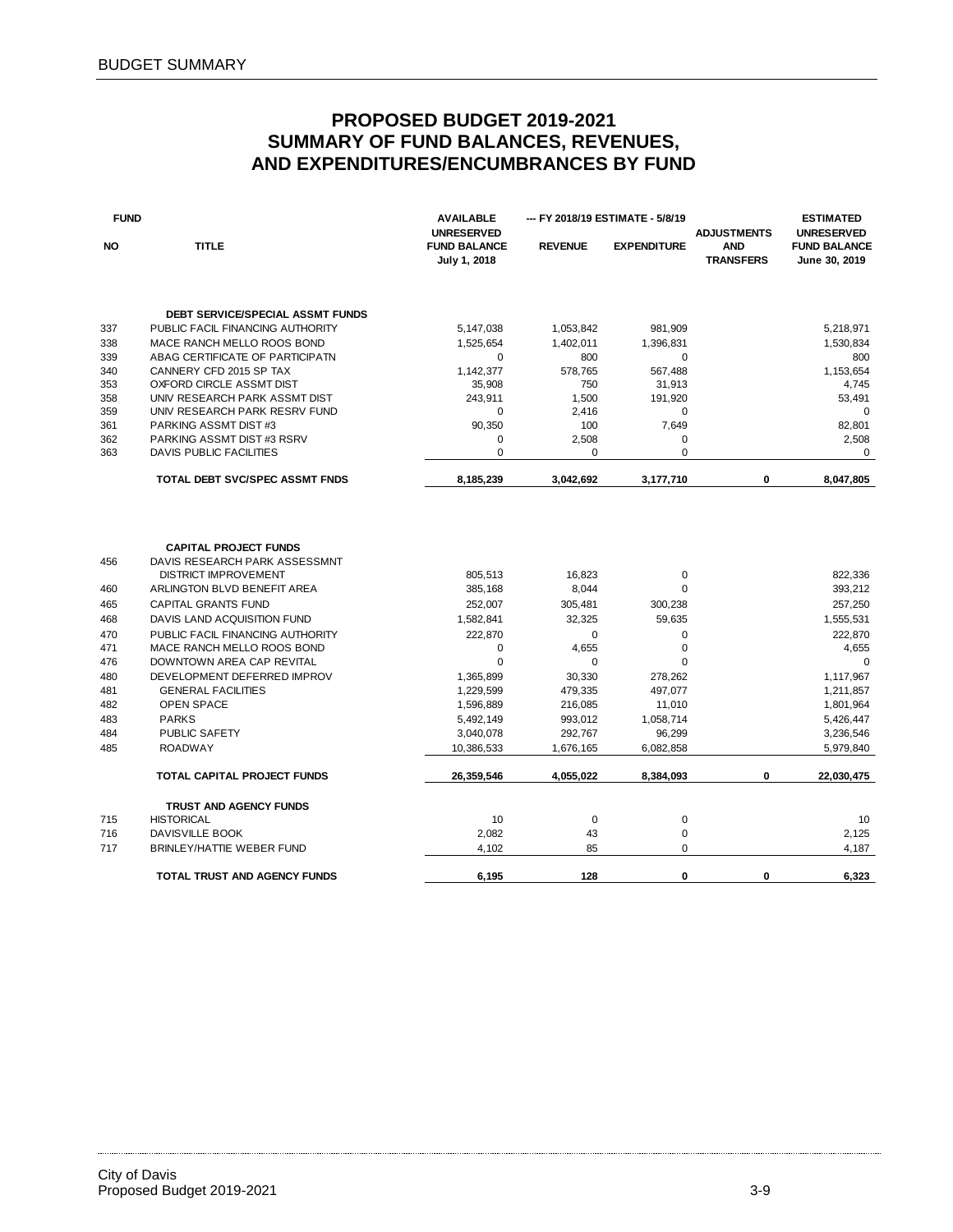| <b>FUND</b> |                                                          | <b>ESTIMATED</b><br><b>UNRESERVED</b> |                   | FY 2019/20 PROPOSED BUDGET | <b>ADJUSTMENTS</b>             | <b>ESTIMATED</b><br><b>UNRESERVED</b> |
|-------------|----------------------------------------------------------|---------------------------------------|-------------------|----------------------------|--------------------------------|---------------------------------------|
| NO          | <b>TITLE</b>                                             | <b>FUND BALANCE</b><br>June 30, 2019  | <b>REVENUES</b>   | <b>EXPENDITURES</b>        | <b>AND</b><br><b>TRANSFERS</b> | <b>FUND BALANCE</b><br>June 30, 2020  |
|             |                                                          |                                       |                   |                            |                                |                                       |
|             | DEBT SERVICE/SPECIAL ASSMT FUNDS                         |                                       |                   |                            |                                |                                       |
| 337         | PUBLIC FACIL FINANCING AUTHORITY                         | 5,218,971                             | 1,040,851         | 986,149                    |                                | 5,273,673                             |
| 338         | MACE RANCH MELLO ROOS BOND                               | 1,530,834                             | 1,399,489         | 1,402,705                  |                                | 1,527,618                             |
| 339         | ABAG CERTIFICATE OF PARTICIPATN                          | 800                                   | 640               | $\mathbf 0$                |                                | 1,440                                 |
| 340         | CANNERY CFD 2015 SP TAX                                  | 1,153,654                             | 577,812           | 582,488                    |                                | 1,148,978                             |
| 353         | OXFORD CIRCLE ASSMT DIST                                 | 4,745                                 | 600               | 112                        |                                | 5,233                                 |
| 358         | UNIV RESEARCH PARK ASSMT DIST                            | 53,491                                | 1,200             | $\mathbf 0$                |                                | 54,691                                |
| 359         | UNIV RESEARCH PARK RESRV FUND                            | $\mathbf 0$                           | 1,933             | $\mathbf 0$                |                                | 1,933                                 |
| 361         | PARKING ASSMT DIST#3                                     | 82,801                                | 80                | 55,394                     |                                | 27,487                                |
| 362         | PARKING ASSMT DIST#3 RSRV                                | 2,508                                 | 2,006             | 0                          |                                | 4,514                                 |
| 363         | <b>DAVIS PUBLIC FACILITIES</b>                           | 0                                     | $\mathbf 0$       | $\mathbf 0$                |                                | 0                                     |
|             | <b>TOTAL DEBT SVC/SPEC ASSMT FNDS</b>                    | 8,047,805                             | 3,024,611         | 3,026,848                  | 0                              | 8,045,568                             |
|             |                                                          |                                       |                   |                            |                                |                                       |
|             | <b>CAPITAL PROJECT FUNDS</b>                             |                                       |                   |                            |                                |                                       |
| 456         | DAVIS RESEARCH PARK ASSESSMNT                            |                                       |                   |                            |                                |                                       |
|             | <b>DISTRICT IMPROVEMENT</b>                              | 822,336                               | 13,458            | 0                          |                                | 835,794                               |
| 460         | ARLINGTON BLVD BENEFIT AREA                              | 393,212                               | 6,435             | $\mathbf 0$                |                                | 399,647                               |
| 465         | <b>CAPITAL GRANTS FUND</b>                               | 257,250                               | 244,194           | 240,000                    |                                | 261,444                               |
| 468         | DAVIS LAND ACQUISITION FUND                              | 1,555,531                             | 25,860            | 15,132                     |                                | 1,566,259                             |
| 470         | PUBLIC FACIL FINANCING AUTHORITY                         | 222,870                               | $\mathbf 0$       | 0                          |                                | 222,870                               |
| 471         | MACE RANCH MELLO ROOS BOND                               | 4,655                                 | 3,724             | $\mathbf 0$                |                                | 8,379                                 |
| 476         | DOWNTOWN AREA CAP REVITAL                                | 0                                     | $\mathbf 0$       | 5,095,021                  | 5,500,000                      | 404,979                               |
|             |                                                          |                                       |                   |                            |                                |                                       |
| 480<br>481  | DEVELOPMENT DEFERRED IMPROV<br><b>GENERAL FACILITIES</b> | 1,117,967<br>1,211,857                | 24,664<br>272,134 | 27,587<br>552,475          |                                | 1,115,044<br>931,516                  |
| 482         | OPEN SPACE                                               | 1,801,964                             | 277,929           | 121,187                    |                                | 1,958,706                             |
|             |                                                          |                                       |                   |                            |                                |                                       |
| 483         | <b>PARKS</b>                                             | 5,426,447                             | 351,023           | 942,485                    |                                | 4,834,985                             |
| 484         | PUBLIC SAFETY                                            | 3,236,546                             | 279,214           | 337                        |                                | 3,515,423                             |
| 485         | <b>ROADWAY</b>                                           | 5,979,840                             | 1,640,932         | 6,691,837                  |                                | 928,935                               |
|             | TOTAL CAPITAL PROJECT FUNDS                              | 22,030,475                            | 3,139,567         | 13,686,061                 | 5,500,000                      | 16,983,981                            |
|             | <b>TRUST AND AGENCY FUNDS</b>                            |                                       |                   |                            |                                |                                       |
| 715         | <b>HISTORICAL</b>                                        | 10                                    | $\mathbf 0$       | $\pmb{0}$                  |                                | 10                                    |
| 716         | DAVISVILLE BOOK                                          | 2,125                                 | 34                | $\pmb{0}$                  |                                | 2,159                                 |
| 717         | <b>BRINLEY/HATTIE WEBER FUND</b>                         | 4,187                                 | 68                | $\mathbf 0$                |                                | 4,255                                 |
|             | TOTAL TRUST AND AGENCY FUNDS                             | 6,323                                 | 102               | 0                          | 0                              | 6,425                                 |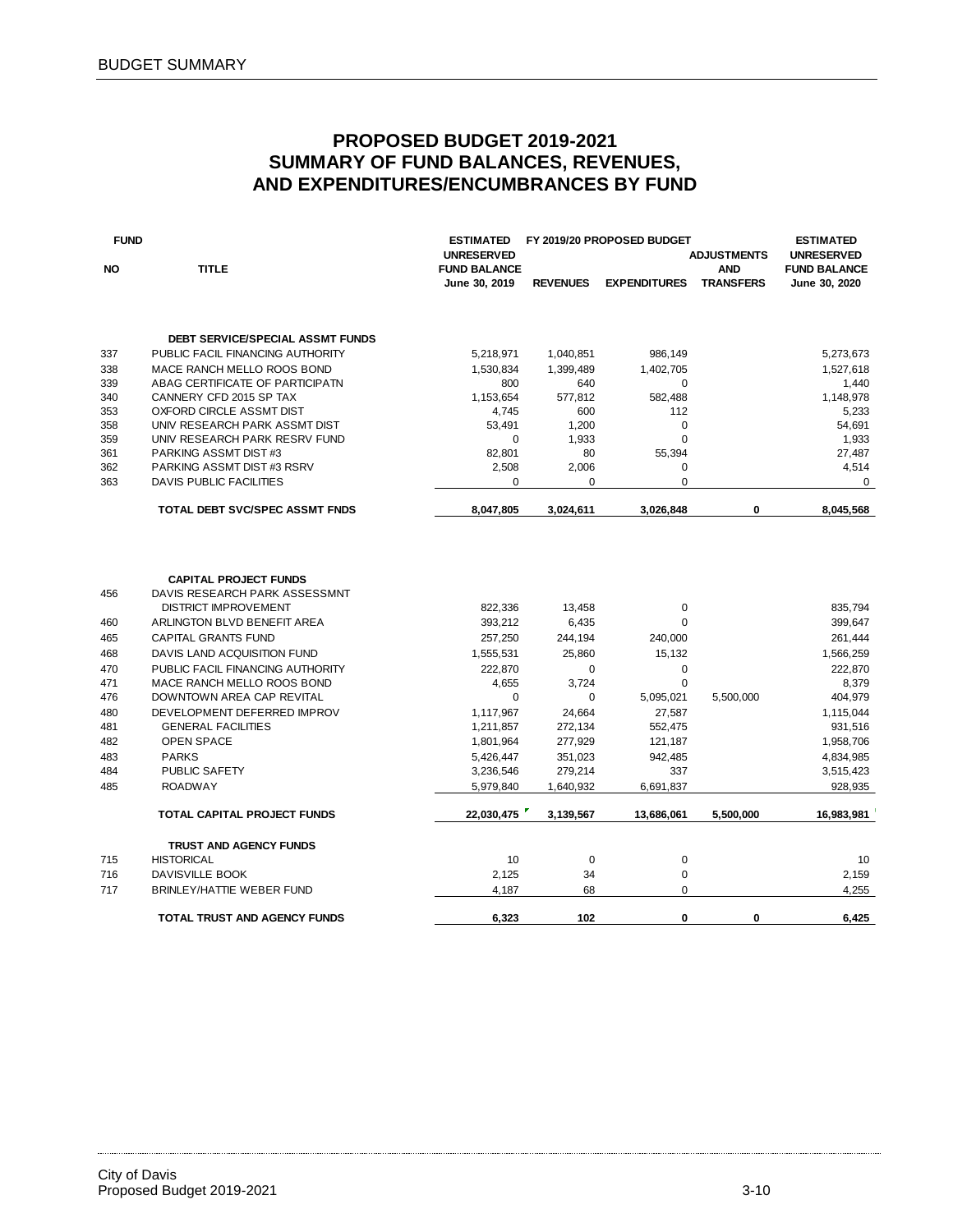| <b>FUND</b> |                                                               | <b>ESTIMATED</b>                     |                 | FY 2020/21 PROPOSED BUDGET    |                    | <b>ESTIMATED</b>                            |
|-------------|---------------------------------------------------------------|--------------------------------------|-----------------|-------------------------------|--------------------|---------------------------------------------|
|             |                                                               | <b>UNRESERVED</b>                    |                 |                               | <b>ADJUSTMENTS</b> | <b>UNRESERVED</b>                           |
| <b>NO</b>   | <b>TITLE</b>                                                  | <b>FUND BALANCE</b><br>June 30, 2020 | <b>REVENUES</b> | <b>EXPENDITURES TRANSFERS</b> | <b>AND</b>         | <b>FUND BALANCE</b><br><b>June 30, 2021</b> |
|             |                                                               |                                      |                 |                               |                    |                                             |
|             | <b>DEBT SERVICE/SPECIAL ASSMT FUNDS</b>                       |                                      |                 |                               |                    |                                             |
| 337         | PUBLIC FACIL FINANCING AUTHORITY                              | 5,273,673                            | 1,040,851       | 988,284                       |                    | 5,326,240                                   |
| 338         | MACE RANCH MELLO ROOS BOND                                    | 1,527,618                            | 1,399,489       | 1,403,988                     |                    | 1,523,119                                   |
| 339         | ABAG CERTIFICATE OF PARTICIPATN                               | 1,440                                | 640             | 0                             |                    | 2,080                                       |
| 340         | CANNERY CFD 2015 SP TAX                                       | 1,148,978                            | 577,812         | 582,488                       |                    | 1,144,302                                   |
| 353         | OXFORD CIRCLE ASSMT DIST                                      | 5,233                                | 600             | 116                           |                    | 5,717                                       |
| 358         | UNIV RESEARCH PARK ASSMT DIST                                 | 54,691                               | 1,200           | 0                             |                    | 55,891                                      |
| 359         | UNIV RESEARCH PARK RESRV FUND                                 | 1,933                                | 1,933           | $\mathbf 0$                   |                    | 3,866                                       |
| 361         | PARKING ASSMT DIST #3                                         | 27,487                               | 80              | 201                           |                    | 27,366                                      |
| 362         | PARKING ASSMT DIST #3 RSRV                                    | 4,514                                | 2,006           | 0                             |                    | 6,520                                       |
| 363         | <b>DAVIS PUBLIC FACILITIES</b>                                | 0                                    | $\mathbf 0$     | $\Omega$                      |                    | 0                                           |
|             | <b>TOTAL DEBT SVC/SPEC ASSMT FNDS</b>                         | 8.045.568                            | 3,024,611       | 2.975.077                     | 0                  | 8,095,102                                   |
| 456         | <b>CAPITAL PROJECT FUNDS</b><br>DAVIS RESEARCH PARK ASSESSMNT |                                      |                 |                               |                    |                                             |
|             | <b>DISTRICT IMPROVEMENT</b>                                   | 835,794                              | 13,458          | 0                             |                    | 849,252                                     |
| 460         | ARLINGTON BLVD BENEFIT AREA                                   | 399,647                              | 6,435           | $\Omega$                      |                    | 406,082                                     |
| 465         | CAPITAL GRANTS FUND                                           | 261,444                              | 279,327         | 540,771                       |                    | 0                                           |
| 468         | DAVIS LAND ACQUISITION FUND                                   | 1,566,259                            | 25,860          | 15,737                        |                    | 1,576,382                                   |
| 470         | PUBLIC FACIL FINANCING AUTHORITY                              | 222,870                              | 0               | $\mathbf 0$                   |                    | 222,870                                     |
| 471         | MACE RANCH MELLO ROOS BOND                                    | 8,379                                | 3,724           | $\mathbf 0$                   |                    | 12,103                                      |
| 476         | DOWNTOWN AREA CAP REVITAL                                     | 404,979                              | $\mathbf 0$     | $\overline{0}$                |                    | 404,979                                     |
| 480         | DEVELOPMENT DEFERRED IMPROV                                   | 1,115,044                            | 24,664          | 29.368                        |                    | 1,110,340                                   |
| 481         | <b>GENERAL FACILITIES</b>                                     | 931,516                              | 272,134         | 78,049                        |                    | 1,125,601                                   |
| 482         | <b>OPEN SPACE</b>                                             | 1,958,706                            | 277,929         | 145                           |                    | 2,236,490                                   |
| 483         | <b>PARKS</b>                                                  | 4,834,985                            | 351,023         | 355,743                       |                    | 4,830,265                                   |
| 484         | <b>PUBLIC SAFETY</b>                                          | 3,515,423                            | 279,214         | 350                           |                    | 3,794,287                                   |
| 485         | <b>ROADWAY</b>                                                | 928.935                              | 1,640,932       | 1,359,780                     |                    | 1.210.087                                   |
|             | <b>TOTAL CAPITAL PROJECT FUNDS</b>                            | 16,983,981                           | 3,174,700       | 2,379,943                     | 0                  | 17,778,738                                  |
|             | <b>TRUST AND AGENCY FUNDS</b>                                 |                                      |                 |                               |                    |                                             |
| 715         | <b>HISTORICAL</b>                                             | 10                                   | 0               | $\pmb{0}$                     |                    | 10                                          |
| 716         | DAVISVILLE BOOK                                               | 2,159                                | 34              | $\mathbf 0$                   |                    | 2,193                                       |
| 717         | BRINLEY/HATTIE WEBER FUND                                     | 4,255                                | 68              | $\mathbf 0$                   |                    | 4,323                                       |
|             | TOTAL TRUST AND AGENCY FUNDS                                  | 6,425                                | 102             | $\mathbf 0$                   | 0                  | 6,527                                       |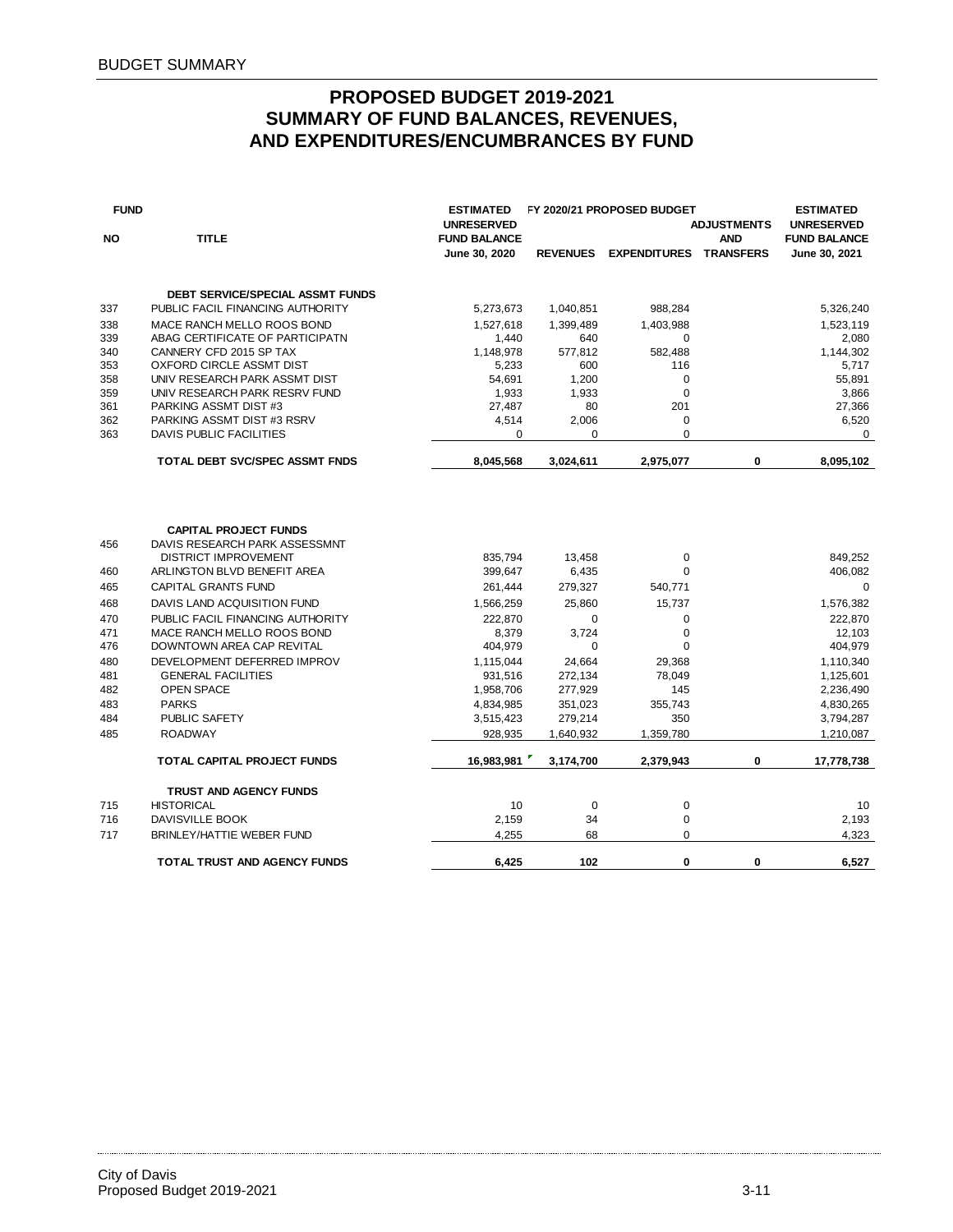| <b>FUND</b> |                                                 | <b>WORKING</b><br><b>CAPITAL</b>   | 2018/19 ESTIMATE - 5/8/19 |                     |                          | <b>WORKING</b><br><b>CAPITAL</b>    |
|-------------|-------------------------------------------------|------------------------------------|---------------------------|---------------------|--------------------------|-------------------------------------|
| <b>NO</b>   | <b>TITLE</b>                                    | <b>LESS ENCUMB</b><br>July 1, 2018 | <b>REVENUES</b>           | <b>EXPENDITURES</b> | <b>TRANSFERS</b>         | <b>LESS ENCUMB</b><br>June 30, 2019 |
|             | <b>ENTERPRISE FUNDS - Working Capital</b>       |                                    |                           |                     |                          |                                     |
| 570         | <b>PUBLIC TRANSIT</b>                           | 108,598                            | 3,360,805                 | 3,380,414           |                          | 88,989                              |
| 571         | <b>TRANSPORATION - NON TDA</b>                  | (12,011)                           | 4,130,184                 | 4,134,808           |                          | (16, 635)                           |
|             | <b>WATER FUNDS</b>                              |                                    |                           |                     |                          |                                     |
| 511         | WATER - MAINT & OPERATION                       | 2,382,176                          | 22,665,907                | 12,562,353          | $(9,345,142)^{-3}$       | 3,140,588                           |
| 512         | WATER - CAP REPLCMNT RESRV                      | 35,998,454                         | 630,056                   | 13,526,650          | 9,345,142 3              | 32,447,002                          |
| 513         | WATER - CAPITAL EXPAN RESRV                     | (2,862)                            | 1,213,000                 | $\mathbf 0$         |                          | 1,210,138                           |
| 520         | <b>SANITATION FUND</b>                          | 2,517,322                          | 12,112,498                | 13,382,541          |                          | 1,247,279                           |
|             | <b>SEWER FUNDS</b>                              |                                    |                           |                     |                          |                                     |
| 531         | SEWER - MAINT & OPERATION                       | 2,050,060                          | 13,903,594                | 10,638,141          | $(2,655,978)^{-3}$       | 2,659,535                           |
| 532         | SEWER - CAP REPLCMNT RESRV                      | 21,343,559                         | 406,023                   | 6,033,511           | 2,655,978 3              | 18,372,050                          |
| 533         | SEWER - CAPITAL EXPAN RESRV                     | (1, 169, 596)                      | 930,212                   | 111                 |                          | (239, 495)                          |
|             | <b>STORM SEWER FUNDS</b>                        |                                    |                           |                     |                          |                                     |
| 541         | STORM SWR/DRN - MAINT & OPER                    | 79,891                             | 1,267,605                 | 1,897,746           | $1,024,687$ <sup>3</sup> | 474,437                             |
| 542         | STORM SWR/DRN - CAP REPL RESRV                  | 1,356,272                          | 28,000                    | (214, 992)          | $(1,024,687)^{-3}$       | 574,576                             |
| 543         | STORM SWR/DRN - CAP EXP RESRV                   | 2,307,783 1                        | 78,788                    | 227,214             |                          | 2,159,357                           |
| 544         | STORM SEWER - QUALITY                           | 1,136,635                          | 624,100                   | 996,757             | 0                        | 763,978                             |
|             | <b>TOTAL ENTERPRISE FUNDS</b>                   | 68,096,281                         | 61,350,772                | 66,565,254          | 0                        | 62,881,799                          |
|             | <b>INTERNAL SERVICE FUNDS - Working Capital</b> |                                    |                           |                     |                          |                                     |
| 020         | <b>EMPLOYEE BENEFITS FUND</b>                   | (1,812,756)                        | 3,376,558                 | 3,030,000           |                          | (1,466,198)                         |
| 620         | <b>STORES SERVICES</b>                          | (196, 731)                         | 361,550                   | 296,190             |                          | (131, 371)                          |
| 621         | <b>FLEET REPLACEMENT</b>                        | 7,513,797 <sup>1</sup>             | 1,785,536                 | 2,711,378           |                          | 6,587,955                           |
| 622         | <b>FLEET SERVICES FUND</b>                      | 947,760                            | 1,711,988                 | 1,828,759           |                          | 830,989                             |
| 623         | IS REPLACEMENT FUND                             | 2,374,584                          | 786,969                   | 644,607             |                          | 2,516,946                           |
| 624         | <b>IS SERVICES FUND</b>                         | 876,214                            | 2,441,618                 | 2,606,213           |                          | 711,619                             |
| 625         | <b>BUILDING MAINTENANCE</b>                     | 481,573                            | 1,828,613                 | 1,893,676           |                          | 416,510                             |
| 626         | <b>FACILITY MAINTENANCE</b>                     | 8,060,259                          | 1,130,891                 | 3,780,350           | 0 <sup>2</sup>           | 5,410,800                           |
| 628         | EQUIPMENT REPLACEMENT                           | 2,952,824                          | 441,392                   | 929,811             |                          | 2,464,405                           |
| 629         | <b>DUPLICATING/POSTAL SERVICES</b>              | 186,234                            | 259,659                   | 161,141             |                          | 284,752                             |
| 630         | <b>CITY SELF-INSURANCE</b>                      | 847,071                            | 15,688,202                | 15,765,689          |                          | 769,584                             |
|             | <b>TOTAL INTERNAL SERVICE FUNDS</b>             | 22,230,829                         | 29,812,976                | 33,647,814          | 0                        | 18,395,991                          |
|             | <b>TOTAL CITY FUNDS</b>                         | 161,479,579                        | 184,268,773               | 200,228,329         | 0                        | 145,873,599                         |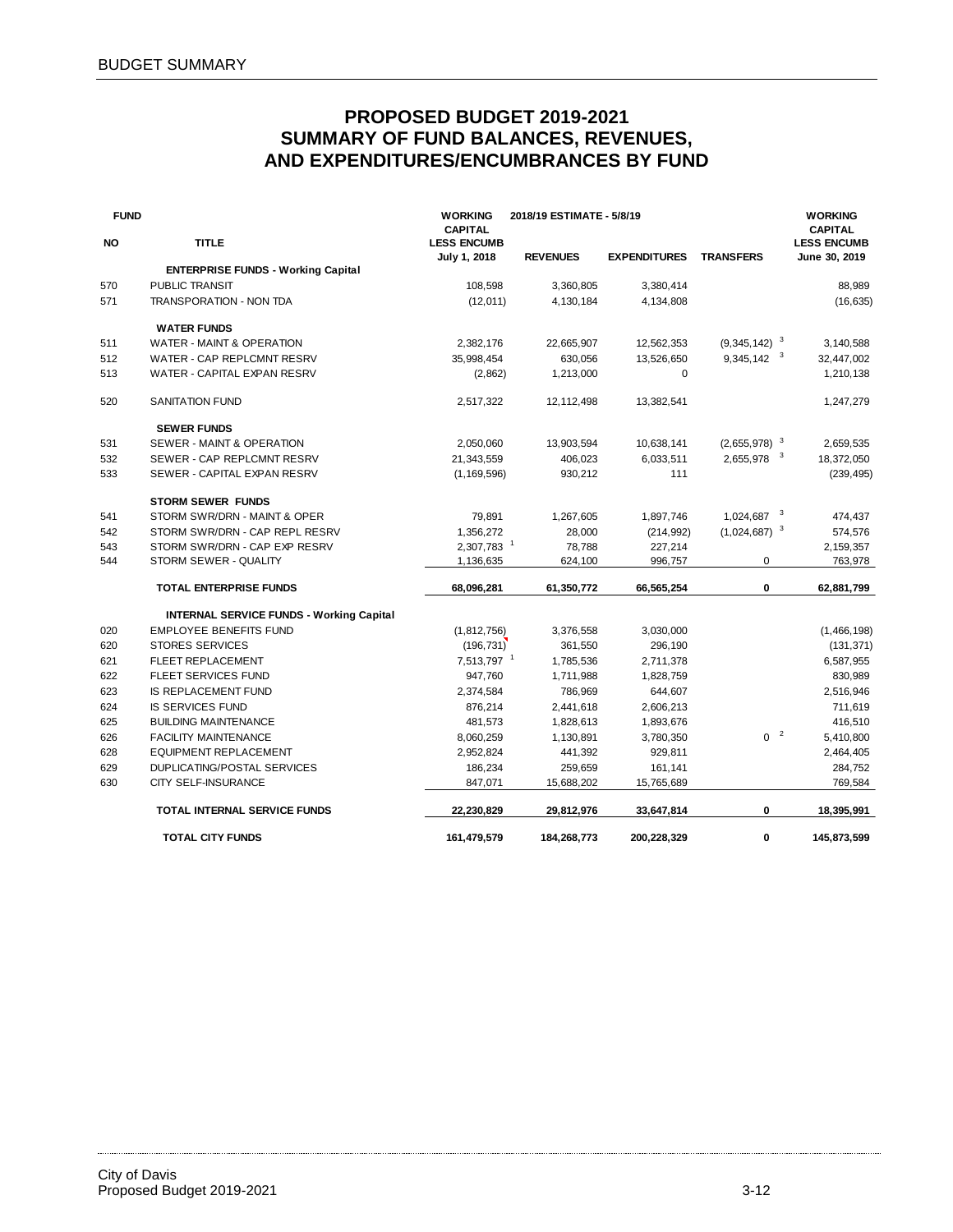| <b>FUND</b> |                                                 | <b>WORKING</b><br><b>CAPITAL</b>    |                 | FY 2019/20 PROPOSED BUDGET | <b>ADJUSTMENTS</b>             | <b>WORKING</b><br><b>CAPITAL</b>    |
|-------------|-------------------------------------------------|-------------------------------------|-----------------|----------------------------|--------------------------------|-------------------------------------|
| NO          | <b>TITLE</b>                                    | <b>LESS ENCUMB</b><br>June 30, 2019 | <b>REVENUES</b> | <b>EXPENDITURES</b>        | <b>AND</b><br><b>TRANSFERS</b> | <b>LESS ENCUMB</b><br>June 30, 2020 |
|             | <b>ENTERPRISE FUNDS - Working Capital</b>       |                                     |                 |                            |                                |                                     |
| 570         | <b>PUBLIC TRANSIT</b>                           | 88,989                              | 3,998,580       | 3,359,747                  |                                | 727,822                             |
| 571         | <b>TRANSPORATION - NON TDA</b>                  | (16, 635)                           | 4,000,000       | 4,000,000                  |                                | (16, 635)                           |
|             | <b>WATER FUNDS</b>                              |                                     |                 |                            |                                |                                     |
| 511         | WATER - MAINT & OPERATION                       | 3,140,588                           | 22,950,255      | 24,860,296                 | 4,984,527 3                    | 6,215,074                           |
| 512         | WATER - CAP REPLCMNT RESRV                      | 32,447,002                          | 985,295         | 2,766,685                  | $(4,984,527)^{3}$              | 25,681,085                          |
| 513         | WATER - CAPITAL EXPAN RESRV                     | 1,210,138                           | 1,210,400       | 225                        |                                | 2,420,313                           |
| 520         | <b>SANITATION FUND</b>                          | 1,247,279                           | 13,300,206      | 13,735,915                 |                                | 811,570                             |
|             | <b>SEWER FUNDS</b>                              |                                     |                 |                            |                                |                                     |
| 531         | SEWER - MAINT & OPERATION                       | 2,659,535                           | 14,124,603      | 15,581,087                 | 2,692,221 3                    | 3,895,272                           |
| 532         | SEWER - CAP REPLCMNT RESRV                      | 18,372,050                          | 324,800         | 14,908,343                 | $(2,692,221)^3$                | 1,096,286                           |
| 533         | SEWER - CAPITAL EXPAN RESRV                     | (239, 495)                          | 900,000         | $\mathbf 0$                |                                | 660,506                             |
|             |                                                 |                                     | 0               |                            |                                |                                     |
|             | <b>STORM SEWER FUNDS</b>                        |                                     |                 |                            |                                |                                     |
| 541         | STORM SWR/DRN - MAINT & OPER                    | 474,437                             | 1,304,988       | 1,444,016                  | $25,595$ <sup>3</sup>          | 361,004                             |
| 542         | STORM SWR/DRN - CAP REPL RESRV                  | 574,576                             | 22,400          | 1,047,717                  | $(25, 595)^{3}$                | (476, 336)                          |
| 543         | STORM SWR/DRN - CAP EXP RESRV                   | 2,159,357                           | 68,880          | 65,794                     |                                | 2,162,443                           |
| 544         | STORM SEWER - QUALITY                           | 763,978                             | 626,080         | 975,724                    | 0                              | 414,334                             |
|             | TOTAL ENTERPRISE FUNDS                          | 62,881,799                          | 63,816,487      | 82,745,549                 | 0                              | 43,952,737                          |
|             | <b>INTERNAL SERVICE FUNDS - Working Capital</b> |                                     |                 |                            |                                |                                     |
| 020         | <b>EMPLOYEE BENEFITS FUND</b>                   | (1,466,198)                         | 3,408,158       | 3,030,000                  |                                | (1,088,040)                         |
| 620         | <b>STORES SERVICES</b>                          | (131, 371)                          | 353,158         | 298,384                    |                                | (76, 597)                           |
| 621         | FLEET REPLACEMENT                               | 6,587,955                           | 1,319,055       | 1,455,001                  |                                | 6,452,009                           |
| 622         | <b>FLEET SERVICES FUND</b>                      | 830,989                             | 1,755,714       | 1,838,003                  |                                | 748,700                             |
| 623         | IS REPLACEMENT FUND                             | 2,516,946                           | 872,581         | 620,366                    |                                | 2,769,161                           |
| 624         | <b>IS SERVICES FUND</b>                         | 711,619                             | 2,609,964       | 2,550,807                  |                                | 770,776                             |
| 625         | <b>BUILDING MAINTENANCE</b>                     | 416,510                             | 1,832,355       | 1,858,941                  |                                | 389,924                             |
| 626         | <b>FACILITY MAINTENANCE</b>                     | 5,410,800                           | 1,114,248       | 3,164,393                  |                                | 3,360,655                           |
| 628         | <b>EQUIPMENT REPLACEMENT</b>                    | 2,464,405                           | 427,382         | 890,300                    |                                | 2,001,487                           |
| 629         | <b>DUPLICATING/POSTAL SERVICES</b>              | 284,752                             | 266,369         | 178,212                    |                                | 372,909                             |
| 630         | CITY SELF-INSURANCE                             | 769,584                             | 15,836,232      | 15,364,737                 |                                | 1,241,079                           |
|             | TOTAL INTERNAL SERVICE FUNDS                    | 18,395,991                          | 29,795,216      | 31,249,144                 | 0                              | 16,942,063                          |
|             | <b>TOTAL CITY FUNDS</b>                         | 145,873,599                         | 186,693,036     | 227,279,940                | 5,500,000                      | 110,786,695                         |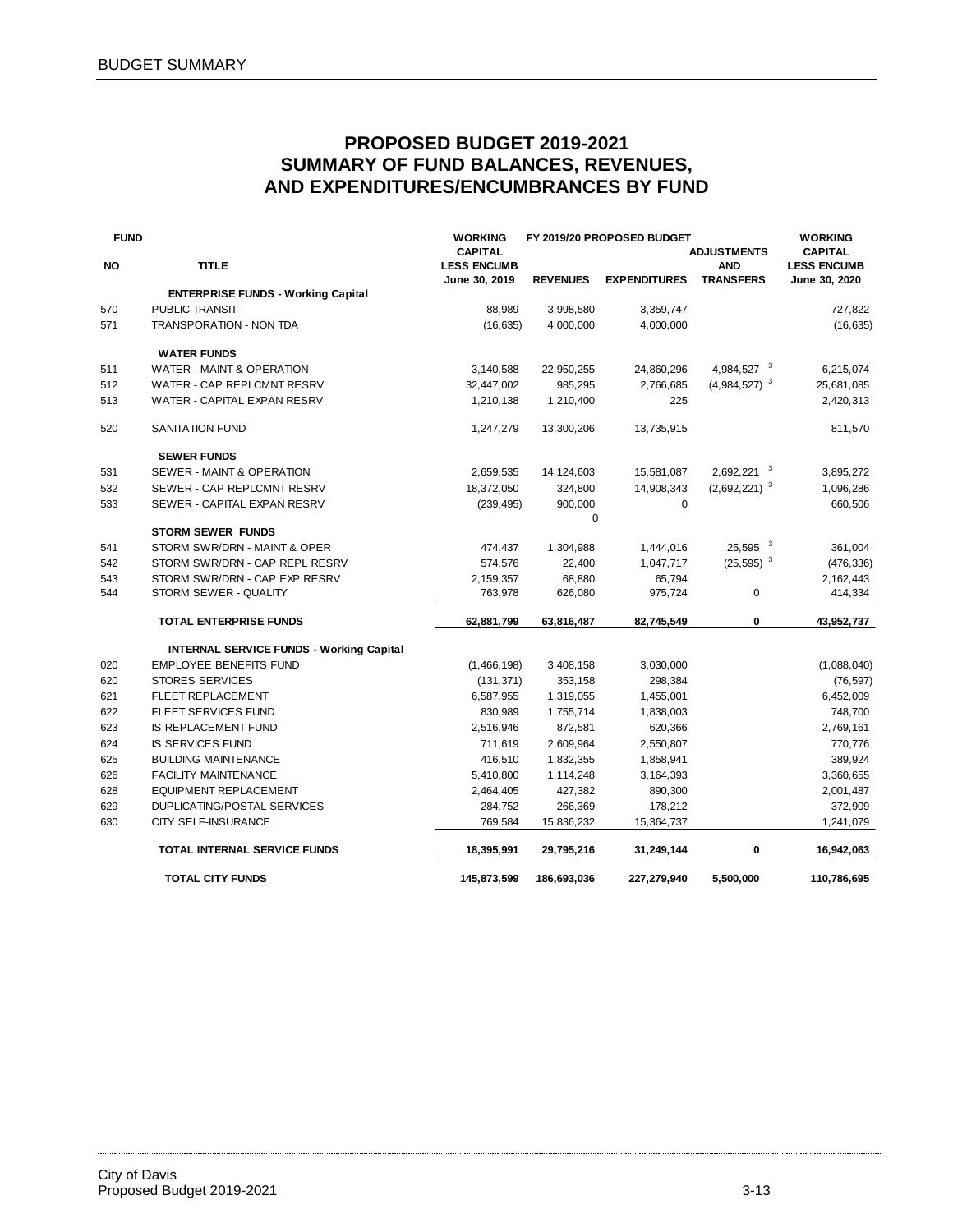### BUDGET SUMMARY

| <b>FUND</b> |                                                 | <b>WORKING</b>     |                 | FY 2020/21 PROPOSED BUDGET |                                    | <b>WORKING</b>     |
|-------------|-------------------------------------------------|--------------------|-----------------|----------------------------|------------------------------------|--------------------|
|             |                                                 | <b>CAPITAL</b>     |                 |                            | <b>ADJUSTMENTS</b>                 | <b>CAPITAL</b>     |
| <b>NO</b>   | <b>TITLE</b>                                    | <b>LESS ENCUMB</b> |                 |                            | <b>AND</b>                         | <b>LESS ENCUMB</b> |
|             |                                                 | June 30, 2020      | <b>REVENUES</b> | <b>EXPENDITURES</b>        | <b>TRANSFERS</b>                   | June 30, 2021      |
|             | <b>ENTERPRISE FUNDS - Working Capital</b>       |                    |                 |                            |                                    |                    |
| 570         | <b>PUBLIC TRANSIT</b>                           | 727,822            | 3,998,580       | 3,382,057                  |                                    | 1,344,345          |
| 571         | TRANSPORATION - NON TDA                         | (16, 635)          | 4,000,000       | 4,000,000                  |                                    | (16, 635)          |
|             | <b>WATER FUNDS</b>                              |                    |                 |                            |                                    |                    |
| 511         | <b>WATER - MAINT &amp; OPERATION</b>            | 6,215,074          | 22,950,255      | 12,235,364                 | $(13, 871, 124)^{3}$               | 3,058,841          |
| 512         | WATER - CAP REPLCMNT RESRV                      | 25,681,085         | 985,295         | 11,290,794                 | 13,871,124 3                       | 29,246,710         |
| 513         | WATER - CAPITAL EXPAN RESRV                     | 2,420,313          | 1,210,400       | 234                        |                                    | 3,630,479          |
| 520         | <b>SANITATION FUND</b>                          | 811,570            | 13,300,206      | 13,742,416                 |                                    | 369,360            |
|             | <b>SEWER FUNDS</b>                              |                    |                 |                            |                                    |                    |
| 531         | SEWER - MAINT & OPERATION                       | 3,895,272          | 14,124,603      | 8,829,253                  | $(5,767,757)^{3}$                  | 2,207,313          |
| 532         | SEWER - CAP REPLCMNT RESRV                      | 1,096,286          | 324,800         | 5,970,776                  | 5,767,757 3                        | 1,218,067          |
| 533         | SEWER - CAPITAL EXPAN RESRV                     | 660,506            | 900,000         | $\mathbf 0$                |                                    | 1,560,506          |
|             |                                                 |                    | 0               |                            |                                    |                    |
|             | <b>STORM SEWER FUNDS</b>                        |                    |                 |                            |                                    |                    |
| 541         | STORM SWR/DRN - MAINT & OPER                    | 361,004            | 1,304,988       | 1,003,421                  | $(411,716)^3$                      | 250,855            |
| 542         | STORM SWR/DRN - CAP REPL RESRV                  | (476, 336)         | 22,400          | 7,439                      | $\overline{\mathbf{3}}$<br>411,716 | (49, 659)          |
| 543         | STORM SWR/DRN - CAP EXP RESRV                   | 2,162,443          | 68,880          | 65,821                     |                                    | 2,165,502          |
| 544         | STORM SEWER - QUALITY                           | 414,334            | 626,080         | 1,010,275                  | 0                                  | 30,139             |
|             | <b>TOTAL ENTERPRISE FUNDS</b>                   | 43,952,737         | 63,816,487      | 61,537,850                 | 0                                  | 45,015,822         |
|             | <b>INTERNAL SERVICE FUNDS - Working Capital</b> |                    |                 |                            |                                    |                    |
| 020         | <b>EMPLOYEE BENEFITS FUND</b>                   | (1,088,040)        | 3,408,158       | 3,030,000                  |                                    | (709, 882)         |
| 620         | <b>STORES SERVICES</b>                          | (76, 597)          | 353,158         | 306,151                    |                                    | (29, 590)          |
| 621         | <b>FLEET REPLACEMENT</b>                        | 6,452,009          | 1,319,055       | 1,380,001                  |                                    | 6,391,063          |
| 622         | FLEET SERVICES FUND                             | 748,700            | 1,755,714       | 1,862,592                  |                                    | 641,822            |
| 623         | IS REPLACEMENT FUND                             | 2,769,161          | 872,581         | 621,181                    |                                    | 3,020,561          |
| 624         | <b>IS SERVICES FUND</b>                         | 770,776            | 2,609,964       | 2,612,447                  |                                    | 768,293            |
| 625         | <b>BUILDING MAINTENANCE</b>                     | 389,924            | 1,832,355       | 1,882,458                  |                                    | 339,821            |
| 626         | <b>FACILITY MAINTENANCE</b>                     | 3,360,655          | 1,114,248       | 1,415,441                  |                                    | 3,059,462          |
| 628         | <b>EQUIPMENT REPLACEMENT</b>                    | 2,001,487          | 427,382         | 890,300                    |                                    | 1,538,569          |
| 629         | <b>DUPLICATING/POSTAL SERVICES</b>              | 372,909            | 266,369         | 182,046                    |                                    | 457,232            |
| 630         | <b>CITY SELF-INSURANCE</b>                      | 1,241,079          | 16,180,662      | 15,383,887                 |                                    | 2,037,854          |
|             | TOTAL INTERNAL SERVICE FUNDS                    | 16,942,063         | 30,139,646      | 29,566,504                 | 0                                  | 17,515,205         |
|             | <b>TOTAL CITY FUNDS</b>                         | 110,786,695        | 178,452,594     | 173,078,282                | 0                                  | 114,945,455        |

. . . . . . . . . . .

. . . . . . . . . . . . . . . . . .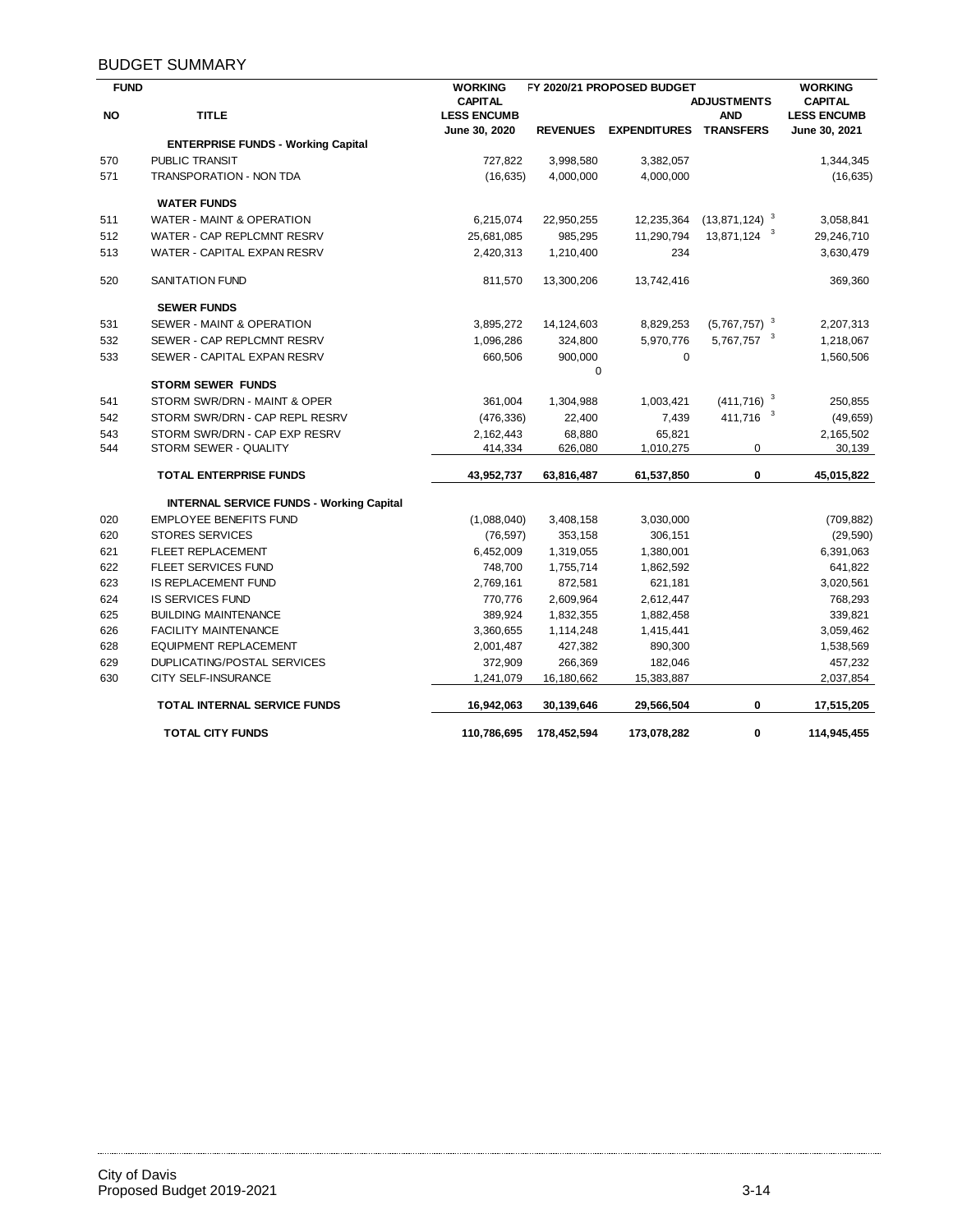| <b>FUND</b> |                                           | <b>WORKING</b><br><b>CAPITAL</b>   | 2018/19 ESTIMATE - 5/8/19 |                     |                  | <b>WORKING</b><br><b>CAPITAL</b>    |
|-------------|-------------------------------------------|------------------------------------|---------------------------|---------------------|------------------|-------------------------------------|
| <b>NO</b>   | <b>TITLE</b>                              | <b>LESS ENCUMB</b><br>July 1, 2018 | <b>REVENUES</b>           | <b>EXPENDITURES</b> | <b>TRANSFERS</b> | <b>LESS ENCUMB</b><br>June 30, 2019 |
|             | REDEVELOPMENT SUCCESSOR AGENCY            |                                    |                           |                     |                  |                                     |
| 891         | REDEV OBLIG RETIREMENT FUND               | 2,654,248                          | 3,433,832                 | 105,740             | (3,422,246)      | 2,560,094                           |
| 892         | REDEV OBLIG RETIREMENT - CAPITAL PROJECTS | 0                                  | 0                         | 0                   | $\Omega$         | 0                                   |
| 893         | REDEV OBLIG RETIREMENT - TAX EXEMPT BONDS | (180, 769)                         | 0                         | 0                   | 0                | (180, 769)                          |
| 894         | REDEV OBLIG RETIREMENT - TAXABLE BONDS    | (19, 741)                          | $\Omega$                  | 0                   | $\Omega$         | (19, 741)                           |
| 895         | REDEV OBLIG RETIREMENT - DEBT SERVICE     | (1,684,468)                        | 113,967                   | 3,601,838           | 3,601,838        | (1,570,501)                         |
| 896         | REDEV OBLIG RETIREMENT - HOUSING          | 179,592                            | 0                         | 0                   | (179, 592)       | 0                                   |
|             | <b>TOTAL RDA SUCCESSOR FUNDS</b>          | 948.862                            | 3,547,799                 | 3,707,578           | 0                | 789,083                             |
|             | <b>TOTAL ALL FUNDS</b>                    | 162,428,441                        | 187,816,572               | 203,961,934         | 0                | 146,662,682                         |
|             | TOTAL ALL FUNDS June 30, 2018             |                                    | O                         | 0                   |                  |                                     |

Net Pension Liability as of 6/30/18

OPEB Liability as of 6/30/18

#### **ALL FUNDS NET OF PENSION & RETIREE MEDICAL LIABILITIES**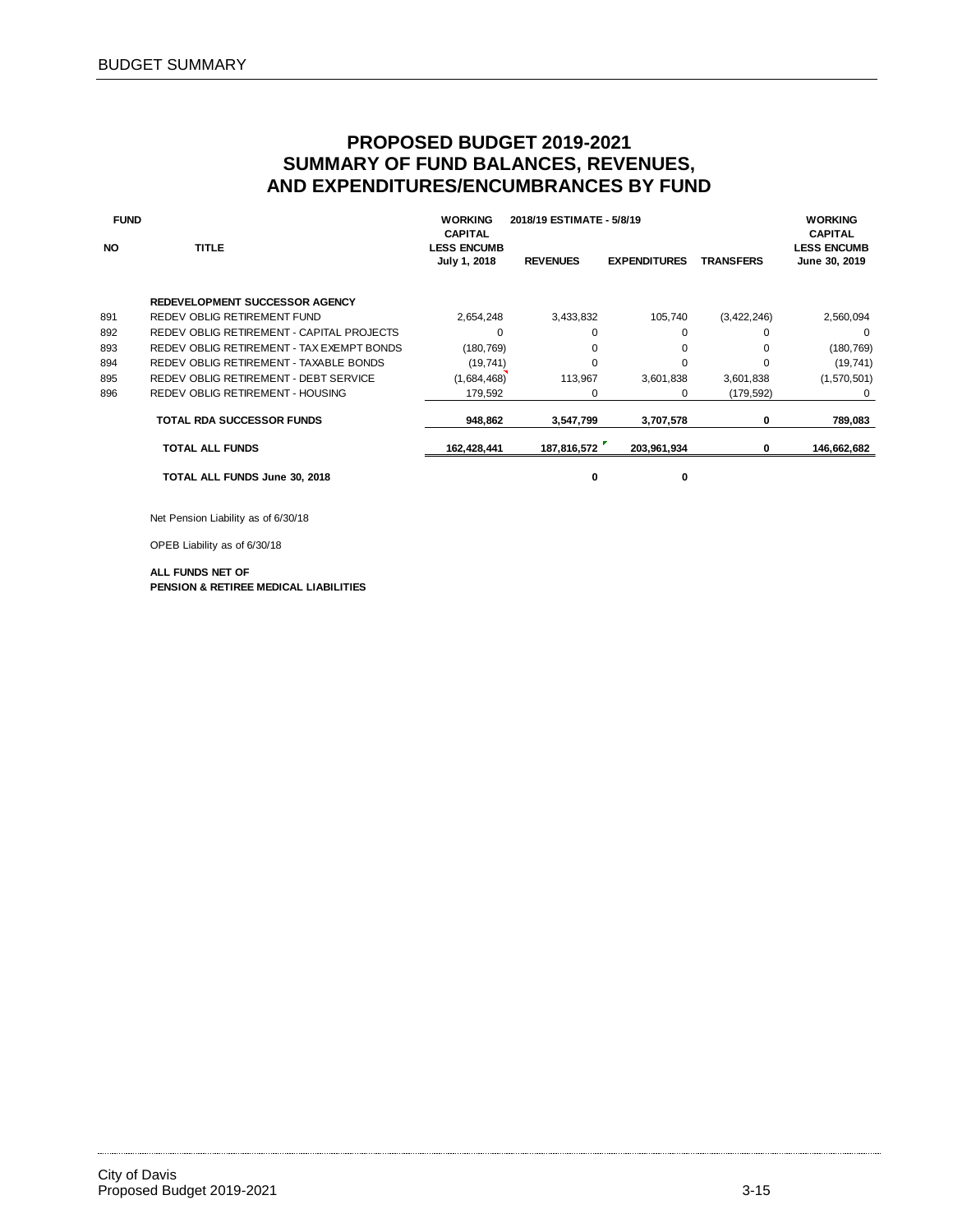| <b>FUND</b> |                                                  | <b>WORKING</b><br><b>CAPITAL</b>    |                 | FY 2019/20 PROPOSED BUDGET | <b>ADJUSTMENTS</b>             | <b>WORKING</b><br><b>CAPITAL</b>    |
|-------------|--------------------------------------------------|-------------------------------------|-----------------|----------------------------|--------------------------------|-------------------------------------|
| <b>NO</b>   | <b>TITLE</b>                                     | <b>LESS ENCUMB</b><br>June 30, 2019 | <b>REVENUES</b> | <b>EXPENDITURES</b>        | <b>AND</b><br><b>TRANSFERS</b> | <b>LESS ENCUMB</b><br>June 30, 2020 |
|             | REDEVELOPMENT SUCCESSOR AGENCY                   |                                     |                 |                            |                                |                                     |
| 891         | REDEV OBLIG RETIREMENT FUND                      | 2,560,094                           | 3,664,727       | 3,667,231                  | 3<br>0                         | 2,557,590                           |
| 892         | REDEV OBLIG RETIREMENT - CAPITAL PROJECTS        | $\Omega$                            | $\Omega$        | $\Omega$                   | $\Omega$                       | 0                                   |
| 893         | REDEV OBLIG RETIREMENT - TAX EXEMPT BONDS        | (180, 769)                          | 0               | 0                          | 0                              | (180, 769)                          |
| 894         | REDEV OBLIG RETIREMENT - TAXABLE BONDS           | (19, 741)                           | $\Omega$        | 0                          | $\Omega$                       | (19, 741)                           |
| 895         | REDEV OBLIG RETIREMENT - DEBT SERVICE            | (1,570,501)                         | 5,500,000       | $\mathbf 0$                | $(5,500,000)^3$                | (1,570,501)                         |
| 896         | <b>REDEV OBLIG RETIREMENT - HOUSING</b>          | 0                                   | 0               | 0                          | 0                              | 0                                   |
|             | <b>TOTAL RDA SUCCESSOR FUNDS</b>                 | 789,083                             | 9,164,727       | 3,667,231                  | (5,500,000)                    | 786,579                             |
|             | <b>TOTAL ALL FUNDS</b>                           | 146,662,682                         | 195,857,763     | 231,056,557                | 0                              | 111,573,274                         |
|             | TOTAL ALL FUNDS June 30, 2018                    |                                     | 0               | 0                          |                                | 111,573,274                         |
|             | Net Pension Liability as of 6/30/18              |                                     |                 |                            |                                | (73,037,783)                        |
|             | OPEB Liability as of 6/30/18                     |                                     |                 |                            |                                | (58, 935, 000)                      |
|             | ALL FUNDS NET OF                                 |                                     |                 |                            |                                | (20, 399, 509)                      |
|             | <b>PENSION &amp; RETIREE MEDICAL LIABILITIES</b> |                                     |                 |                            |                                |                                     |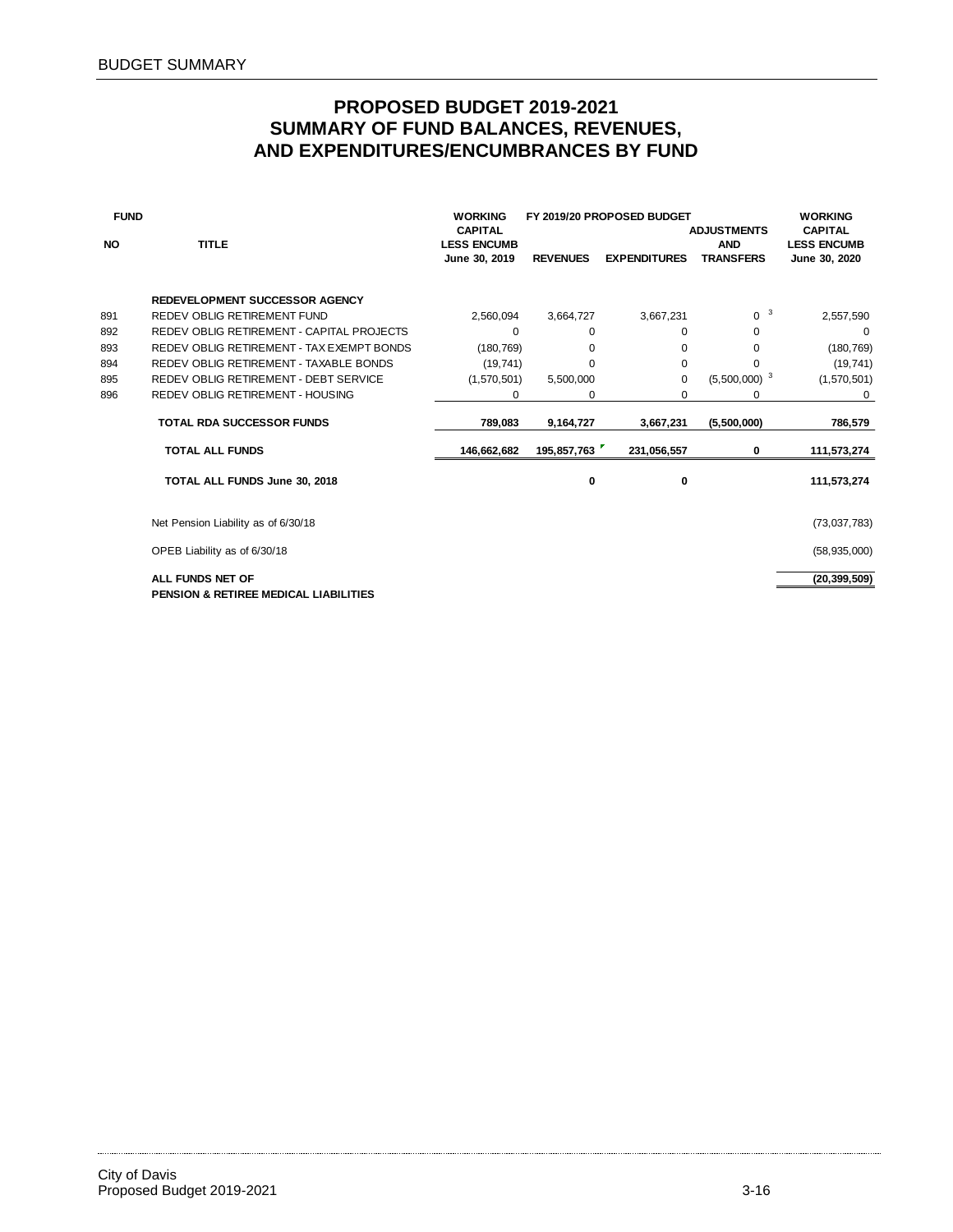| <b>FUND</b> |                                                                      | <b>WORKING</b>                                        |                 | FY 2020/21 PROPOSED BUDGET |                                                      | <b>WORKING</b>                                        |
|-------------|----------------------------------------------------------------------|-------------------------------------------------------|-----------------|----------------------------|------------------------------------------------------|-------------------------------------------------------|
| <b>NO</b>   | <b>TITLE</b>                                                         | <b>CAPITAL</b><br><b>LESS ENCUMB</b><br>June 30, 2020 | <b>REVENUES</b> | <b>EXPENDITURES</b>        | <b>ADJUSTMENTS</b><br><b>AND</b><br><b>TRANSFERS</b> | <b>CAPITAL</b><br><b>LESS ENCUMB</b><br>June 30, 2021 |
|             |                                                                      |                                                       |                 |                            |                                                      |                                                       |
|             | <b>REDEVELOPMENT SUCCESSOR AGENCY</b>                                |                                                       |                 |                            |                                                      |                                                       |
| 891         | REDEV OBLIG RETIREMENT FUND                                          | 2,557,590                                             | 3,664,727       | 251,922                    | $(3,418,680)^{-3}$                                   | 2,551,715                                             |
| 892         | REDEV OBLIG RETIREMENT - CAPITAL PROJECTS                            | 0                                                     | $\Omega$        | $\Omega$                   | 0                                                    | 0                                                     |
| 893         | REDEV OBLIG RETIREMENT - TAX EXEMPT BONDS                            | (180, 769)                                            | $\Omega$        | $\Omega$                   | $\Omega$                                             | (180, 769)                                            |
| 894         | REDEV OBLIG RETIREMENT - TAXABLE BONDS                               | (19, 741)                                             | 0               | $\Omega$                   | $\Omega$                                             | (19, 741)                                             |
| 895         | REDEV OBLIG RETIREMENT - DEBT SERVICE                                | (1,570,501)                                           | $\Omega$        | 3,418,680                  | 3<br>3,418,680                                       | (1,570,501)                                           |
| 896         | <b>REDEV OBLIG RETIREMENT - HOUSING</b>                              | 0                                                     | 0               | 0                          | 0                                                    | 0                                                     |
|             | <b>TOTAL RDA SUCCESSOR FUNDS</b>                                     | 786,579                                               | 3,664,727       | 3,670,602                  | 0                                                    | 780,704                                               |
|             | <b>TOTAL ALL FUNDS</b>                                               | 111,573,274                                           | 182,117,321     | 177,803,896                | 0                                                    | 115,726,159                                           |
|             | TOTAL ALL FUNDS June 30, 2018                                        | 111,573,274                                           | 0               | 0                          |                                                      | 115,726,159                                           |
|             | Net Pension Liability as of 6/30/18                                  | (73,037,783)                                          |                 |                            |                                                      | (73,037,783)                                          |
|             | OPEB Liability as of 6/30/18                                         | (58,935,000)                                          |                 |                            |                                                      | (58, 935, 000)                                        |
|             | ALL FUNDS NET OF<br><b>PENSION &amp; RETIREE MEDICAL LIABILITIES</b> | (20, 399, 509)                                        |                 |                            |                                                      | (16, 246, 624)                                        |

 $\ddotsc$ . . . . . . . . . .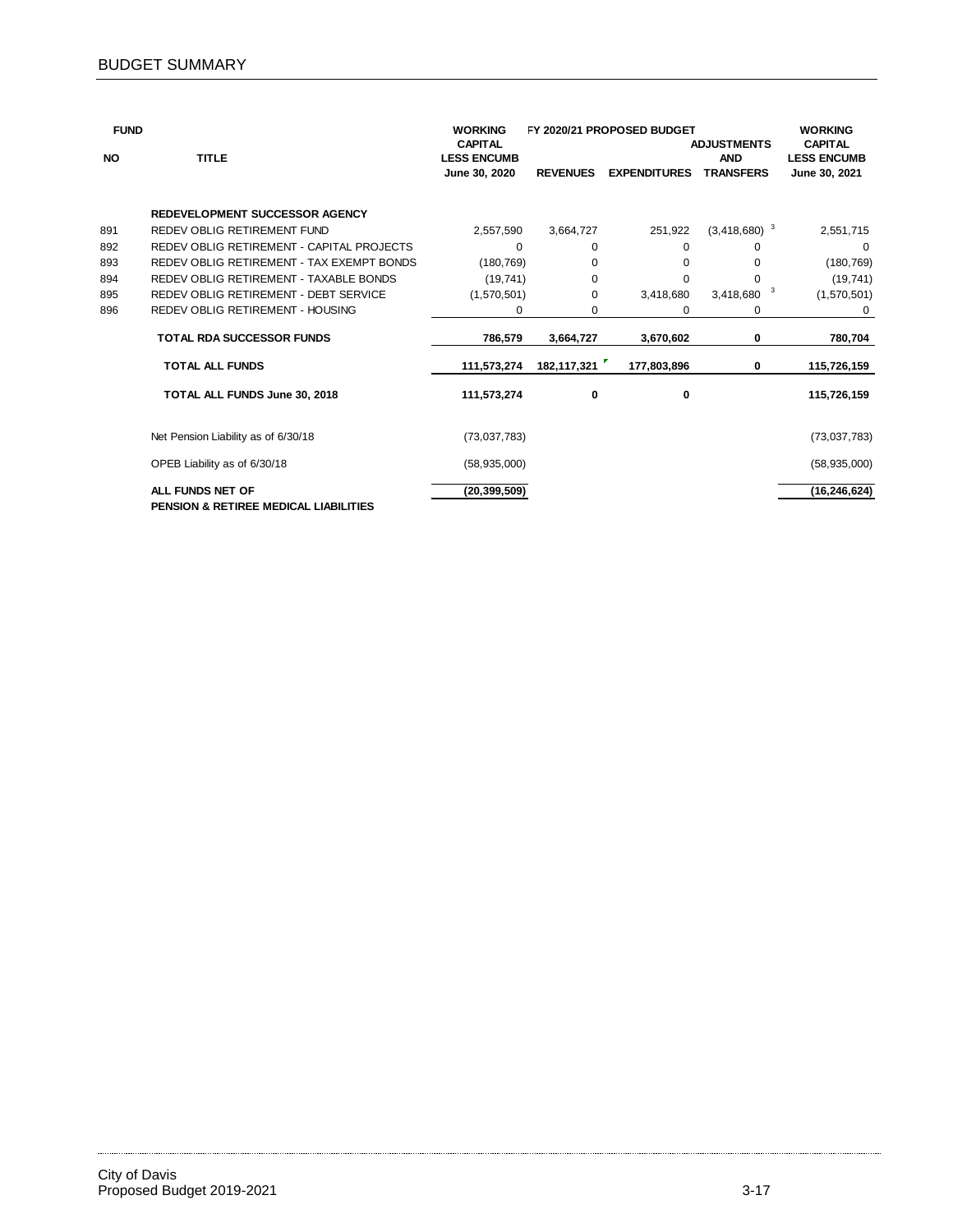# **REVENUE & EXPENDITURES**

The following section of the budget presents summary schedules of revenues and expenditures for all funds. The information is shown for the 2018-19 budget year, the adopted budget for fiscal year 2017-18, and actual figures for fiscal years 2015-16 and 2016-17.

The summary tables are helpful in providing a quick glance at three-year trends within each fund. However, significant variations from year to year are not necessarily unexpected, particularly in capital project funds where revenues may accumulate for several years, then be spent in a single year. Likewise revenue and expenditures in funds that may include grant activities can see substantial annual variation.

Revenues can be comprised of tax collections, service charges, user fees, intergovernmental subventions or grants, and rent and interest, among others. The previous section provides additional detail on these sources by major fund groups.

Expenditures typically include human resource costs such as salaries, insurance benefits, and retirement; operating costs such as materials and supplies, equipment, and contractual services; and capital outlay. Repayment of previously incurred debt shows as expenditures within various debt service funds. Additional detail on the composition of expenditures for each program can be found in the various Departmental sections of the budget.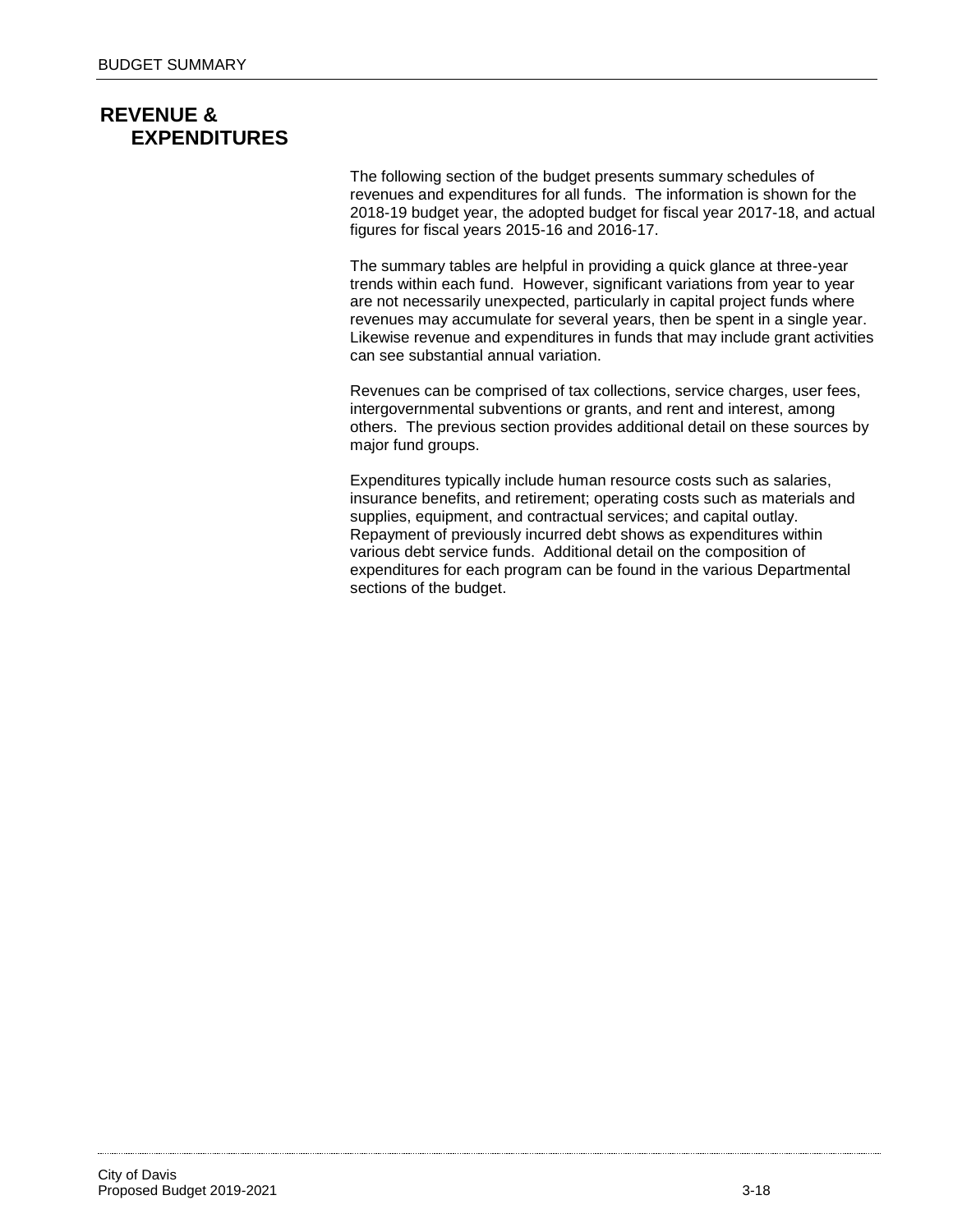#### **PROPOSED BUDGET 2019-2021 SUMMARY OF REVENUES BY FUND**

| <b>FUND</b><br><b>NO</b> | <b>TITLE</b>                              | FY 17/18<br><b>ACTUAL</b> | FY 18/19<br><b>ESTIMATE</b> | FY 19/20<br><b>PROPOSED</b> | FY 20/21<br><b>PROPOSED</b> |
|--------------------------|-------------------------------------------|---------------------------|-----------------------------|-----------------------------|-----------------------------|
| 001                      | <b>GENERAL FUND</b>                       | 61,229,358                | 60,698,747                  | 60,569,054                  | 62,101,913                  |
|                          | <b>TOTAL GENERAL FUND</b>                 | 61,229,358                | 60,698,747                  | 60,569,054                  | 62,101,913                  |
|                          |                                           |                           |                             |                             |                             |
|                          | <b>SPECIAL REVENUE FUNDS</b>              |                           |                             |                             |                             |
| 007                      | UNALLOC INVESTMENT ERNGS                  | 73,527                    | 117,464                     | 109,061                     | 109,061                     |
| 012                      | <b>GENERAL FUND - CAPITAL IMPROVEMENT</b> | $\blacksquare$            | $\frac{1}{2}$               | 777,000                     |                             |
| 109<br>110               | GAS TAX 2105<br><b>GAS TAX 2106</b>       | 719,870<br>240,352        | 713,683<br>246,072          | 1,052,168                   | 1,339,012                   |
| 111                      | <b>GAS TAX 2107</b>                       | 486,965                   | 509,831                     | 243,780<br>505,765          | 243,780<br>218,921          |
| 112                      | GAS TAX 2107.5                            | 7,500                     | 7,703                       | 7,662                       | 7,662                       |
| 113                      | SB1 GAS TAX                               | 404,098                   | 1,092,864                   | 1,139,903                   | 1,139,903                   |
| 115                      | TDA NON-TRANSIT USE                       | 360,423                   | 498,465                     | 498,436                     | 498,436                     |
| 135                      | OPEN SPACE FUND                           | 700,389                   | 783,632                     | 763,003                     | 763,003                     |
| 140                      | PARKS MAINTENANCE TAX                     | 1,388,111                 | 1,412,652                   | 1,414,700                   | 1,414,700                   |
| 150                      | CABLE TV                                  | 433,685                   | 568,720                     | 560,176                     | 560,176                     |
| 151                      | CABLE TV-CAPITAL FUND                     | 63,213                    | 71,504                      | 69,203                      | 69,203                      |
| 155                      | PUBLIC SAFETY                             | 3,347,667                 | 3,448,344                   | 3,558,975                   | 3,693,405                   |
| 160                      | <b>HOUSING IN-LIEU</b>                    | 438,113                   | 414,368                     | 632,960                     | 632,960                     |
| 161                      | FEDERAL HOUSING GRANTS                    | 655,244                   | 775,830                     | 366,282                     | 668,977                     |
| 162                      | STATE HOUSING GRANTS                      | 4,531                     | 10,323                      | 8,258                       | 8,258                       |
| 165                      | <b>MUNICIPAL ARTS</b>                     | 61,706                    | 702,405                     | 11,924                      | 11,924                      |
| 190                      | AGRICULTURE LAND ACQUISITION              | 3,300                     | 7,329                       | 5,863                       | 5,863                       |
| 195                      | <b>BUILDING FEES &amp; PERMITS</b>        | 2,465,512                 | 2,747,672                   | 2,384,861                   | 2,384,861                   |
| 200                      | CONSTRUCTION TAX                          | 983,358                   | 1,938,511                   | 1,525,181                   | 1,525,181                   |
| 205                      | SUBDIVISION IN-LIEU PARK FEES             | 118,107                   | 184,802                     | 137,712                     | 137,712                     |
| 208                      | <b>IN-LIEU OF PARKING PAYMENTS</b>        | 4,305                     | 9,808                       | 7,846                       | 7,846                       |
| 209                      | PARKING REVENUE FUND                      | 84,393                    | 101,598                     | 101,035                     | 101,035                     |
| 210                      | FEDERAL/STATE HIGHWAY GRANTS              | 55,995                    | 7,021,517                   | 9,472,989                   |                             |
| 215                      | <b>HUD/CDBG</b>                           | 987,176                   | 1,187,308                   | 602,566                     | 602,566                     |
| 216                      | OPERATIONAL GRANTS FUND                   | 363,553                   | 736,031                     | 390,690                     | 50,690                      |
| 217                      | <b>ECONOMIC STIMULUS GRANTS</b>           |                           |                             |                             |                             |
|                          | <b>TOTAL SPECIAL REVENUE FUNDS</b>        | 14,451,093                | 25,308,436                  | 26,347,999                  | 16,195,135                  |
|                          | DEBT SERVICE/SPECIAL ASSMT FUNDS          |                           |                             |                             |                             |
| 337                      | PUBLIC FACIL FINANCING AUTHORITY          | 1,019,173                 | 1,053,842                   | 1,040,851                   | 1,040,851                   |
| 338                      | MACE RANCH MELLO ROOS BOND                | 10,085,086                | 1,402,011                   | 1,399,489                   | 1,399,489                   |
| 339                      | ABAG CERTIFICATE OF PARTICIPATN           |                           | 800                         | 640                         | 640                         |
| 340                      | <b>CANNERY CFD</b>                        | 521,959                   | 578,765                     | 577,812                     | 577,812                     |
| 353                      | OXFORD CIRCLE ASSMT DIST                  | 330                       | 750                         | 600                         | 600                         |
| 358                      | UNIV RESEARCH PARK ASSMT DIST             | 1,185                     | 1,500                       | 1,200                       | 1,200                       |
| 359                      | UNIV RESEARCH PARK RESERVE FUND           | 1,060                     | 2,416                       | 1,933                       | 1,933                       |
| 361                      | PARKING ASSMT DIST #3 REDEMPTION          | (15)                      | 100                         | 80                          | 80                          |
| 362                      | PARKING ASSMT DIST #3 RESERVE FUND        | 1,101                     | 2,508                       | 2,006                       | 2,006                       |
| 363                      | <b>DAVIS PUBLIC FACILITIES</b>            | $\overline{\phantom{a}}$  | $\overline{\phantom{0}}$    |                             | $\overline{\phantom{a}}$    |
|                          | TOTAL DEBT SVC/SPEC ASSMT FNDS            | 11,629,879                | 3,042,692                   | 3,024,611                   | 3,024,611                   |
|                          | <b>CAPITAL PROJECT FUNDS</b>              |                           |                             |                             |                             |
| 456                      | DAVIS RESEARCH PARK ASSESMNT DIST         | 7,383                     | 16,823                      | 13,458                      | 13,458                      |
| 460                      | ARLINGTON BLVD BENEFIT AREA               | 3,530                     | 8,044                       | 6,435                       | 6,435                       |
| 465                      | <b>CAPITAL GRANTS FUND</b>                | 133,724                   | 305,481                     | 244,194                     | 279,327                     |
| 468                      | DAVIS LAND ACQUISITION FUND               | 14,553                    | 32,325                      | 25,860                      | 25,860                      |
| 470                      | MELLO-ROOS COMM FAC DISTRICT              | 2,043                     | 4,655                       | 3,724                       | 3,724                       |
| 475                      | DEVELOPMENT DEFERRED IMPROV               |                           |                             |                             |                             |
| 476                      | DOWNTOWN AREA CAP REVITALIZATION          |                           |                             |                             |                             |
| 480                      | DEVELOPMENT DEFERRED IMPROV               | (45, 302)                 | 30,330                      | 24,664                      | 24,664                      |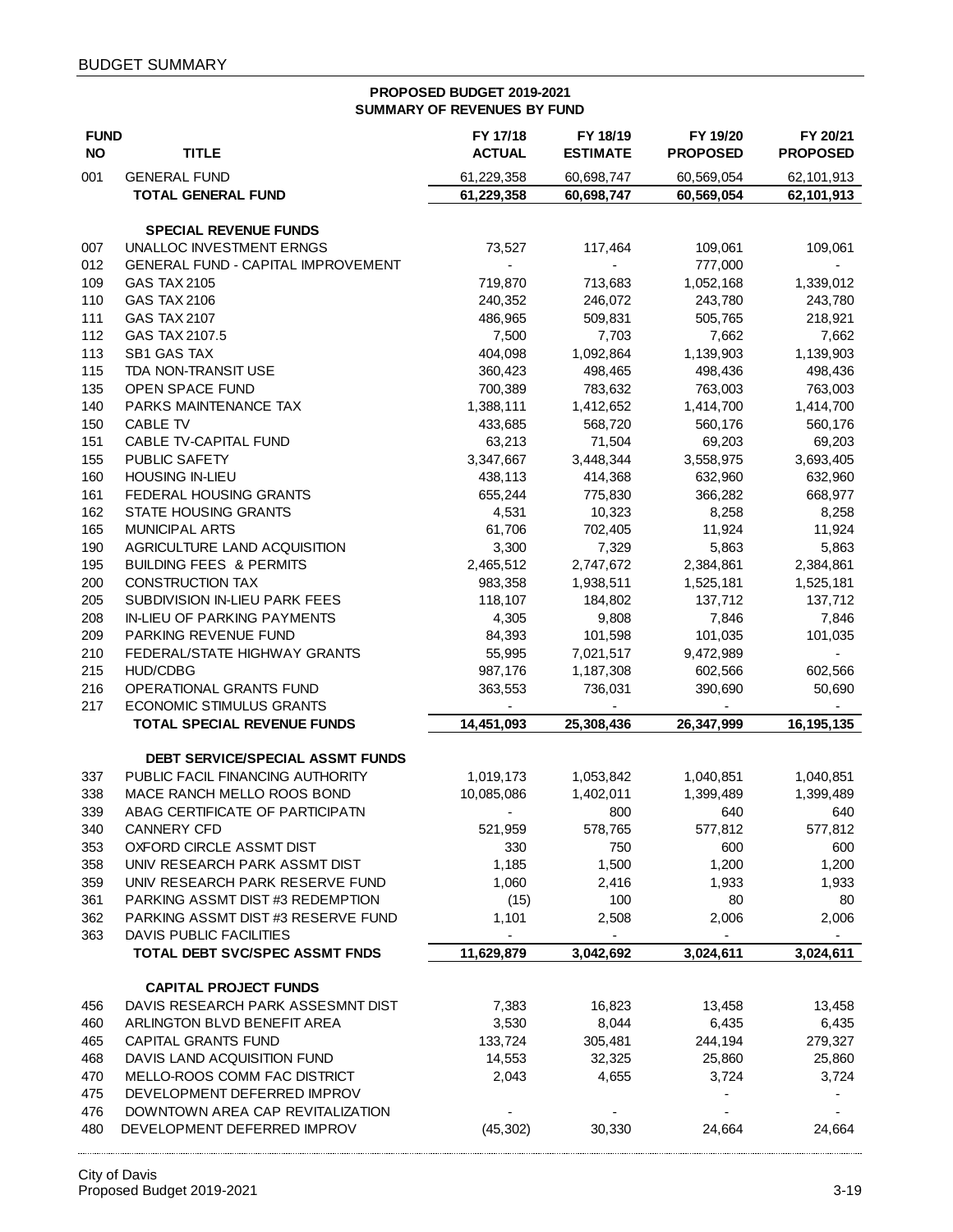#### **PROPOSED BUDGET 2019-2021 SUMMARY OF REVENUES BY FUND**

| <b>FUND</b> |                                                          | FY 17/18      | FY 18/19        | FY 19/20        | FY 20/21        |
|-------------|----------------------------------------------------------|---------------|-----------------|-----------------|-----------------|
| <b>NO</b>   | <b>TITLE</b>                                             | <b>ACTUAL</b> | <b>ESTIMATE</b> | <b>PROPOSED</b> | <b>PROPOSED</b> |
| 481         | DEVELOPMENT DEFER IMPR-GENERAL FACILIT                   | 394,197       | 479,335         | 272,134         | 272,134         |
| 482         | DEVELOPMENT DEFER IMPR-OPEN SPACE                        | 148,845       | 216,085         | 277,929         | 277,929         |
| 483         | DEVELOPMENT DEFER IMPR-PARKS                             | 452,067       | 993,012         | 351,023         | 351,023         |
| 484         | DEVELOPMENT DEFER IMPR-PUBLIC SAFETY                     | 208,276       | 292,767         | 279,214         | 279,214         |
| 485         | DEVELOPMENT DEFER IMPR-ROADWAY                           | 1,331,451     | 1,676,165       | 1,640,932       | 1,640,932       |
|             | TOTAL CAPITAL PROJECT FUNDS                              | 2,650,767     | 4,055,022       | 3,139,567       | 3,174,700       |
|             |                                                          |               |                 |                 |                 |
|             | <b>TRUST AND AGENCY FUNDS</b>                            |               |                 |                 |                 |
| 715         | <b>HISTORICAL</b>                                        |               |                 |                 |                 |
| 716         | DAVISVILLE BOOK                                          | 19            | 43              | 34              | 34              |
| 717         | <b>BRINLEY/HATTIE WEBER FUND</b>                         | 120           | 85              | 68              | 68              |
|             | <b>TOTAL TRUST AND AGENCY FUNDS</b>                      | 139           | 128             | 102             | 102             |
|             |                                                          |               |                 |                 |                 |
|             | <b>ENTERPRISE FUNDS</b>                                  |               |                 |                 |                 |
| 570         | PUBLIC TRANSIT                                           | 3,337,953     | 3,360,805       | 3,998,580       | 3,998,580       |
| 571         | <b>TRANSPORTATION NON-TDA</b>                            | 1,759,644     | 4,130,184       | 4,000,000       | 4,000,000       |
| 511         | <b>WATER - MAINT &amp; OPERATION</b>                     | 18,526,528    | 22,665,907      | 22,950,255      | 22,950,255      |
| 512         | <b>WATER - CAP REPLCMNT RESRV</b>                        | 409,947       | 630,056         | 985,295         | 985,295         |
| 513         | WATER - CAPITAL EXPAN RESRV                              | 1,478,019     | 1,213,000       | 1,210,400       | 1,210,400       |
| 520         | <b>SANITATION FUND</b>                                   | 11,494,502    | 12,112,498      | 13,300,206      | 13,300,206      |
| 531         | SEWER - MAINT & OPERATION                                | 12,964,456    | 13,903,594      | 14,124,603      | 14,124,603      |
| 532         | SEWER - CAP REPLCMNT RESRV                               | 314,538       | 406,023         | 324,800         | 324,800         |
| 533         | SEWER - CAPITAL EXPAN RESRV                              | 617,885       | 930,212         | 900,000         | 900,000         |
| 541         | STORM SWR/DRN - MAINT & OPERATION                        | 1,207,032     | 1,267,605       | 1,304,988       | 1,304,988       |
| 542         | STORM SWR/DRN - CAP REPLCMNT RESRV                       | 8,413         |                 |                 |                 |
| 543         | STORM SWR/DRN - CAP EXPAN RESRV                          |               | 28,000          | 22,400          | 22,400          |
|             |                                                          | 28,206        | 78,788          | 68,880          | 68,880          |
| 544         | STORM SWR/DRN - QUALITY<br><b>TOTAL ENTERPRISE FUNDS</b> | 613,458       | 624,100         | 626,080         | 626,080         |
|             |                                                          | 52,760,581    | 61,350,772      | 63,816,487      | 63,816,487      |
|             | <b>INTERNAL SERVICE FUNDS</b>                            |               |                 |                 |                 |
| 020         | <b>EMPLOYEE BENEFITS FUND</b>                            | 3,304,717     | 3,376,558       | 3,408,158       | 3,408,158       |
| 620         | <b>GENERAL SERVICES</b>                                  | 353,195       | 361,550         | 353,158         | 353,158         |
| 621         | <b>FLEET REPLACEMENT</b>                                 | 1,728,162     | 1,785,536       | 1,319,055       | 1,319,055       |
| 622         | <b>FLEET SERVICES</b>                                    | 1,644,656     | 1,711,988       | 1,755,714       | 1,755,714       |
| 623         | <b>IS REPLACEMENT</b>                                    | 502,613       | 786,969         | 872,581         | 872,581         |
| 624         | <b>IS SERVICES</b>                                       | 2,498,064     | 2,441,618       | 2,609,964       | 2,609,964       |
|             |                                                          |               |                 |                 |                 |
| 625         | <b>BUILDING MAINTENANCE</b>                              | 1,487,519     | 1,828,613       | 1,832,355       | 1,832,355       |
| 626         | FACILITY MAINTENANCE                                     | 995,043       | 1,130,891       | 1,114,248       | 1,114,248       |
| 628         | <b>EQUIPMENT MAINTENANCE</b>                             | 392,515       | 441,392         | 427,382         | 427,382         |
| 629         | <b>DUPLICATING/POSTAL SERVICES</b>                       | 196,998       | 259,659         | 266,369         | 266,369         |
| 630         | CITY SELF-INSURANCE                                      | 15,275,026    | 15,688,202      | 15,836,232      | 16,180,662      |
|             | <b>TOTAL INTERNAL SERVICE FUNDS</b>                      | 28,378,508    | 29,812,976      | 29,795,216      | 30,139,646      |
|             | <b>TOTAL CITY FUNDS</b>                                  | 171,100,325   | 184,268,773     | 186,693,036     | 178,452,594     |
|             |                                                          |               |                 |                 |                 |
|             | <b>DAVIS RDA SUCCESSOR AGENCY</b>                        |               |                 |                 |                 |
| 891         | RDA RETIREMENT OBLIGATION FUND                           | 6,647,537     | 3,433,832       | 3,664,727       | 3,664,727       |
| 892         | RDA RETIREMENT OBLIGATION - CAP PROJ                     |               |                 |                 |                 |
| 893         | RDA RETIREMENT OBLIGATION - TE BOND                      |               |                 |                 |                 |
| 895         | RDA RETIREMENT OBLIGATION - DEBT SVC                     | 142,921       | 113,967         | 5,500,000       |                 |
| 896         | RDA RETIREMENT OBLIGATION - HOUSING                      |               |                 |                 |                 |
|             | TOTAL RDA RETIREMENT OBLIGATION FUND                     | 6,790,458     | 3,547,799       | 9,164,727       | 3,664,727       |
|             |                                                          |               |                 |                 |                 |
|             | <b>TOTAL ALL FUNDS</b>                                   | 177,890,783   | 187,816,572     | 195,857,763     | 182, 117, 321   |
|             |                                                          |               |                 |                 |                 |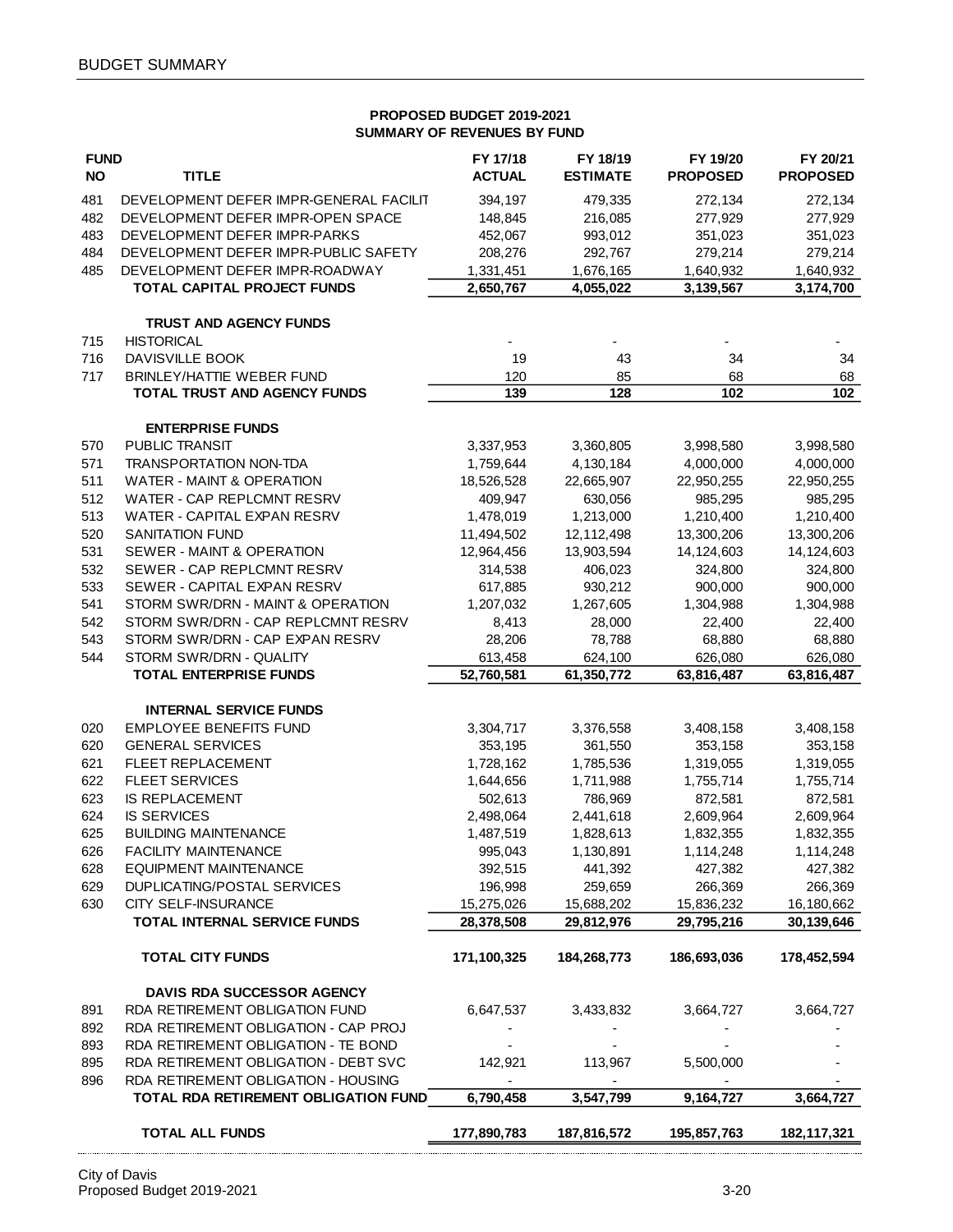#### **PROPOSED BUDGET 2019-2021 SUMMARY OF EXPENDITURES BY FUND**

| <b>FUND</b> |                                           | FY 17/18      | FY 18/19        | FY 19/20        | FY 20/21        |
|-------------|-------------------------------------------|---------------|-----------------|-----------------|-----------------|
| <b>NO</b>   | <b>TITLE</b>                              | <b>ACTUAL</b> | <b>ESTIMATE</b> | <b>PROPOSED</b> | <b>PROPOSED</b> |
| 001         | <b>GENERAL FUND</b>                       | 58, 323, 776  | 61,513,064      | 59,583,524      | 60,445,762      |
|             | <b>TOTAL GENERAL FUND</b>                 | 58,323,776    | 61,513,064      | 59,583,524      | 60,445,762      |
|             |                                           |               |                 |                 |                 |
|             | <b>SPECIAL REVENUE FUNDS</b>              |               |                 |                 |                 |
| 007         | UNALLOC INVESTMENT ERNGS                  | 73,527        | 117,464         | 109,061         | 109,061         |
| 012         | <b>GENERAL FUND - CAPITAL IMPROVEMENT</b> | 0             | 4,647,033       | 8,738,837       | 3,000,000       |
| 109         | GAS TAX 2105                              | 860,957       | 1,869,597       | 922,776         | 482,162         |
| 110         | GAS TAX 2106                              | 188,672       | 0               | 268,558         | 536,711         |
| 111         | <b>GAS TAX 2107</b>                       | 462,688       | 108,869         | 547,802         | 635,833         |
| 112         | GAS TAX 2107.5                            | 5,926         | 0               | 6,676           | 6,886           |
| 113         | <b>SB1 GAS TAX</b>                        | 402,786       | 541,438         | 1,176,992       | 508,946         |
| 115         | TDA NON-TRANSIT USE                       | 29,027        | 56,774          | 2,411           | 2,497           |
| 135         | OPEN SPACE FUND                           | 175,366       | 292,743         | 405,445         | 193,249         |
| 140         | <b>PARKS MAINTENANCE TAX</b>              | 1,486,820     | 1,412,652       | 1,405,529       | 1,414,700       |
| 150         | <b>CABLE TV</b>                           | 673,270       | 741,878         | 1,013,480       | 672,317         |
| 151         | CABLE TV CAPITAL                          | 84,366        | 147,615         | 120,493         | 145,684         |
| 155         | PUBLIC SAFETY                             | 3,309,390     | 3,487,387       | 3,522,856       | 3,693,405       |
| 160         | <b>HOUSING IN-LIEU</b>                    | 472,192       | 446,839         | 242,056         | 244,538         |
| 161         | <b>FEDERAL HOUSING GRANTS</b>             | 734,991       | 393,854         | 818,462         | 818,625         |
| 165         | <b>MUNICIPAL ARTS</b>                     | 2,966         | 20,029          | 20,029          | 20,029          |
| 170         | <b>CHILD CARE</b>                         | 116,761       | 355,992         | 0               | 0               |
| 190         | AGRICULTURE LAND ACQUISITION              | 40,370        | 64,039          | 13,000          | 13,000          |
| 195         | <b>BUILDING FEES/PERMITS</b>              | 2,398,306     | 2,668,105       | 2,827,358       | 2,698,688       |
| 200         | <b>CONSTRUCTION TAX</b>                   | 1,328,677     | 2,297,317       | 3,519,666       | 409,005         |
| 205         | SUBDIVISION IN-LIEU PARK FEES             | 180,902       | 352,833         | 629,406         | 2,576           |
| 209         | <b>PARKING REVENUE FUND</b>               | 117,579       | 172,914         | 209,004         | 66,537          |
| 210         | FEDERAL/STATE HIGHWAY GRANTS              | 2,124,068     | 5,375,517       | 9,472,989       |                 |
| 215         | <b>HUD/CDBG</b>                           | 799,257       | 682,019         | 602,204         | 444,613         |
| 216         | OPERATIONAL GRANTS FUND                   | 517,784       | 687,486         | 393,724         | 54,084          |
|             | <b>TOTAL SPECIAL REVENUE FUNDS</b>        | 16,586,648    | 26,940,394      | 36,988,814      | 16,173,146      |
|             | DEBT SERVICE/SPECIAL ASSMT FUNDS          |               |                 |                 |                 |
| 337         | PUBLIC FACIL FINANCING AUTHORITY          | 989,828       | 981,909         | 986,149         | 988,284         |
| 338         | MACE RANCH MELLO ROOS BOND                | 10,356,579    | 1,396,831       | 1,402,705       | 1,403,988       |
| 340         | <b>CANNERY CFD</b>                        | 449,356       | 567,488         | 582,488         | 582,488         |
| 353         | OXFORD CIRCLE ASSMT DIST                  | 14,373        | 31,913          | 112             | 116             |
| 358         | UNIV RESEARCH PARK ASSMT DIST             | 183,660       | 191,920         | 0               | 0               |
| 361         | PARKING ASSMT DIST#3                      | 6,116         | 7,649           | 55,394          | 201             |
|             | TOTAL DEBT SVC/SPEC ASSMT FNDS            | 11,999,912    | 3,177,710       | 3,026,848       | 2,975,077       |
|             | <b>CAPITAL PROJECT FUNDS</b>              |               |                 |                 |                 |
| 465         | <b>CAPITAL GRANTS FUND</b>                | 61,069        | 300,238         | 240,000         | 540,771         |
|             | 468 LAND ACQUISITION FUND                 | 10,096        | 59,635          | 15,132          | 15,737          |
|             | 476 DOWNTOWN AREA CAPITAL REVITALIZATION  | 0             | 0               | (404, 979)      | $\blacksquare$  |
|             | 480 DEVELOPMENT DEFERRED IMPROV           | 31,767        | 278,262         | 27,587          | 29,368          |
| 481         | DEVELOPMENT DEFER IMPR-GENERAL FACILITY   | 279,314       | 497,077         | 552,475         | 78,049          |
|             | 482 DEVELOPMENT DEFER IMPR-OPEN SPACE     | 37,301        | 11,010          | 121,187         | 145             |
| 483         | DEVELOPMENT DEFER IMPR-PARKS              | 350,326       | 1,058,714       | 942,485         | 355,743         |
| 484         | DEVELOPMENT DEFER IMPR-PUBLIC SAFETY      | 119           | 96,299          | 337             | 350             |
|             | 485 DEVELOPMENT DEFER IMPR-ROADWAY        | 1,507,178     | 6,082,858       | 6,691,837       | 1,359,780       |
|             | <b>TOTAL CAPITAL PROJECT FUNDS</b>        | 2,277,170     | 8,384,093       | 8,186,061       | 2,379,943       |